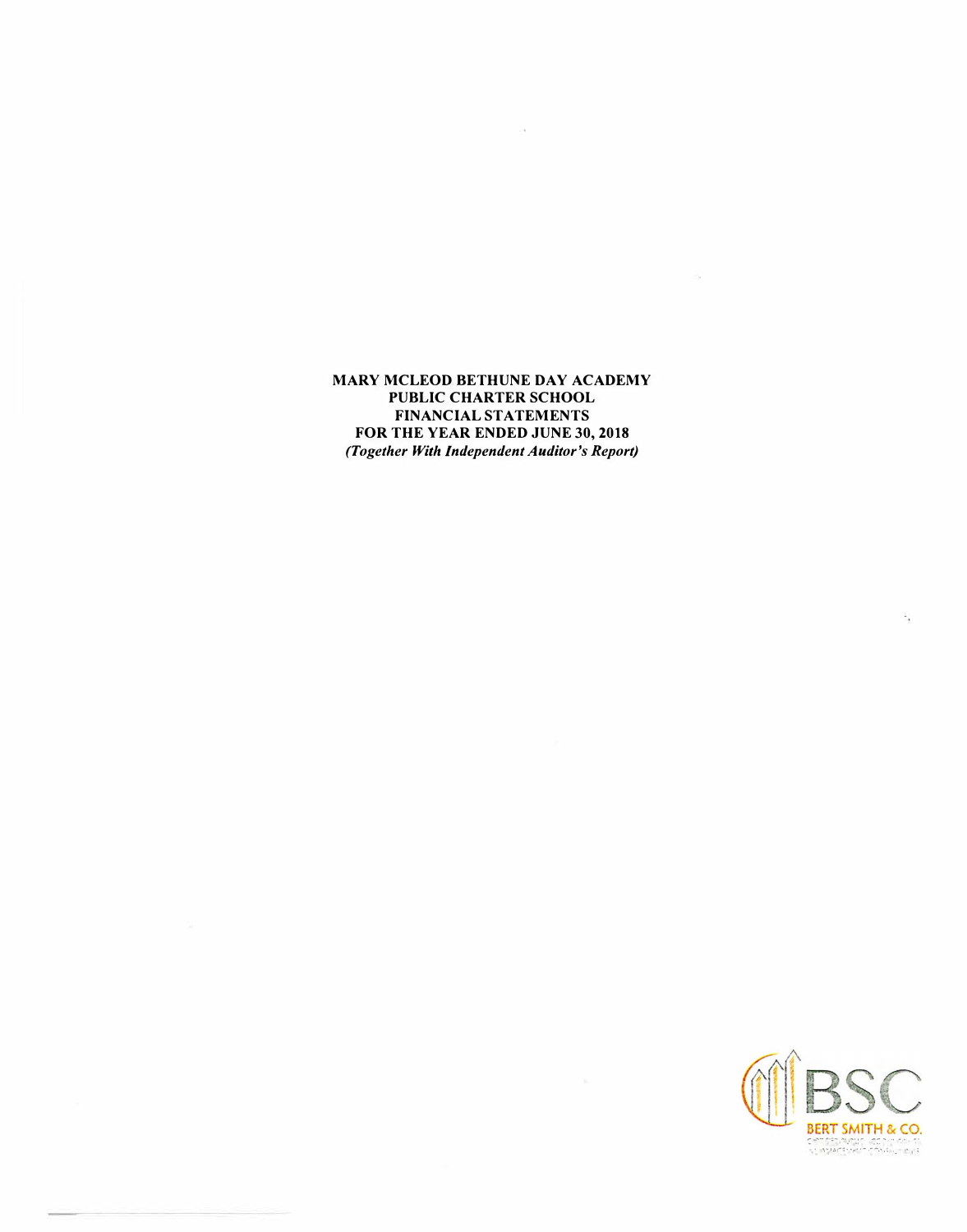## **MARY MCLEOD BETHUNE DAY ACADEMY PUBLIC CHARTER SCHOOL** FINANCIAL STATEMENTS FOR THE YEAR ENDED JUNE 30, 2018

## **TABLE OF CONTENTS**

|                                                                                                                                                            | $\mathbf{1}$   |
|------------------------------------------------------------------------------------------------------------------------------------------------------------|----------------|
|                                                                                                                                                            | $\overline{3}$ |
|                                                                                                                                                            | $\overline{4}$ |
|                                                                                                                                                            | 5              |
|                                                                                                                                                            | 6              |
|                                                                                                                                                            | 11             |
|                                                                                                                                                            | 12             |
| Independent Auditor's Report on Internal Control over Financial Reporting and on<br>Compliance and Other Matters Based on an Audit of Financial Statements | 13             |
| Independent Auditor's Report on Compliance For Each Major Federal Program and                                                                              | 15             |
|                                                                                                                                                            | 18             |
|                                                                                                                                                            | 19             |
| Schedule of Findings and Questioned Costs:                                                                                                                 |                |
|                                                                                                                                                            | 20             |
|                                                                                                                                                            | 21             |
|                                                                                                                                                            | 22             |
|                                                                                                                                                            | 23             |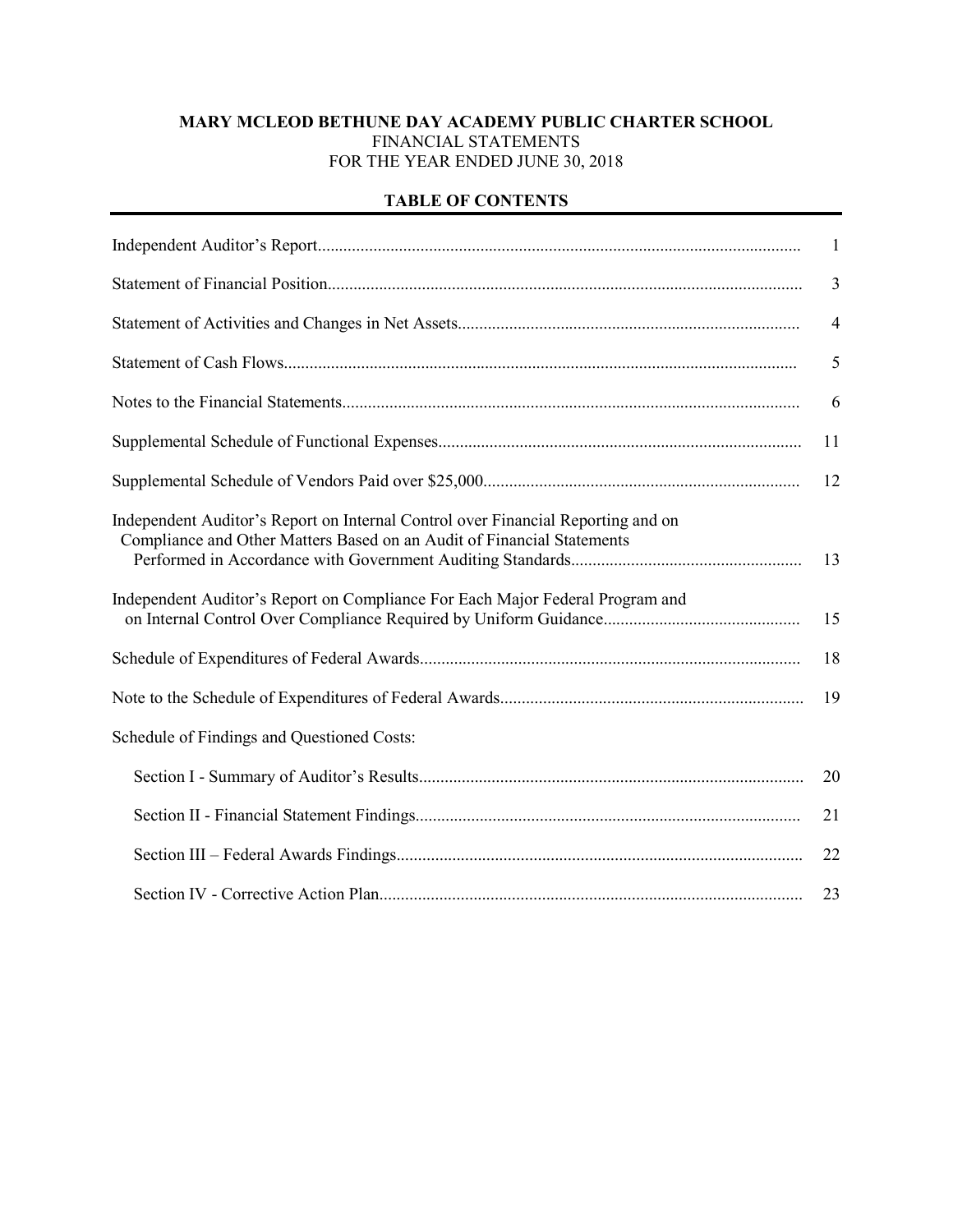

## **INDEPENDENT AUDITOR'S REPORT**

1090 Vermont Ave., NW Suite 920 Washington, DC 20005

P.O. Box 2478 Kingshill, VI 00851

111 South Calvert St. Suite 2700 Baltimore, MD 21202 The Board of Trustees Mary McLeod Bethune Day Academy Public Charter School Washington, D.C.

#### **Report on Financial Statements**

We have audited the accompanying financial statements of the Mary McLeod Bethune Day Academy Public Charter School (the School) which comprise the statement of financial position as of June 30, 2018 and the related statements of activities and changes in net assets and cash flows for the year then ended, and the related notes to the financial statements.

#### **Management's Responsibility for the Financial Statements**

Management is responsible for the preparation and fair presentation of these financial statements in accordance with accounting principles generally accepted in the United States of America; this includes the design, implementation, and maintenance of internal control relevant to the preparation and fair presentation of financial statements that are free from material misstatement, whether due to fraud or error.

#### **Auditor's Responsibility**

Our responsibility is to express an opinion on these financial statements based on our audit. We conducted our audit in accordance with auditing standards generally accepted in the United States of America and the standards applicable to financial audits contained in *Government Auditing Standards* issued by the Comptroller General of the United States. Those standards require that we plan and perform the audit to obtain reasonable assurance about whether the financial statements are free from material misstatement.

An audit involves performing procedures to obtain audit evidence about the amounts and disclosures in the financial statements. The procedures selected depend on the auditor's judgment, including the assessment of the risks of material misstatement of the financial statements, whether due to fraud or error. In making those risk assessments, the auditor considers internal control relevant to the entity's preparation and fair presentation of the financial statements in order to design audit procedures that are appropriate in the circumstances, but not for the purpose of expressing an opinion on the effectiveness of the entity's internal control. Accordingly, we express no such opinion. An audit also includes evaluating the appropriateness of accounting policies used and the reasonableness of significant accounting estimates made by management, as well as evaluating the overall presentation of the financial statements.

We believe that the audit evidence we have obtained is sufficient and appropriate to provide a basis for our audit opinion.



T:202.393.5600 TF: 1.855.479.0548 F: 202.393.5608

**bertsmithco.com**  bsm1th@bertsm1thco.com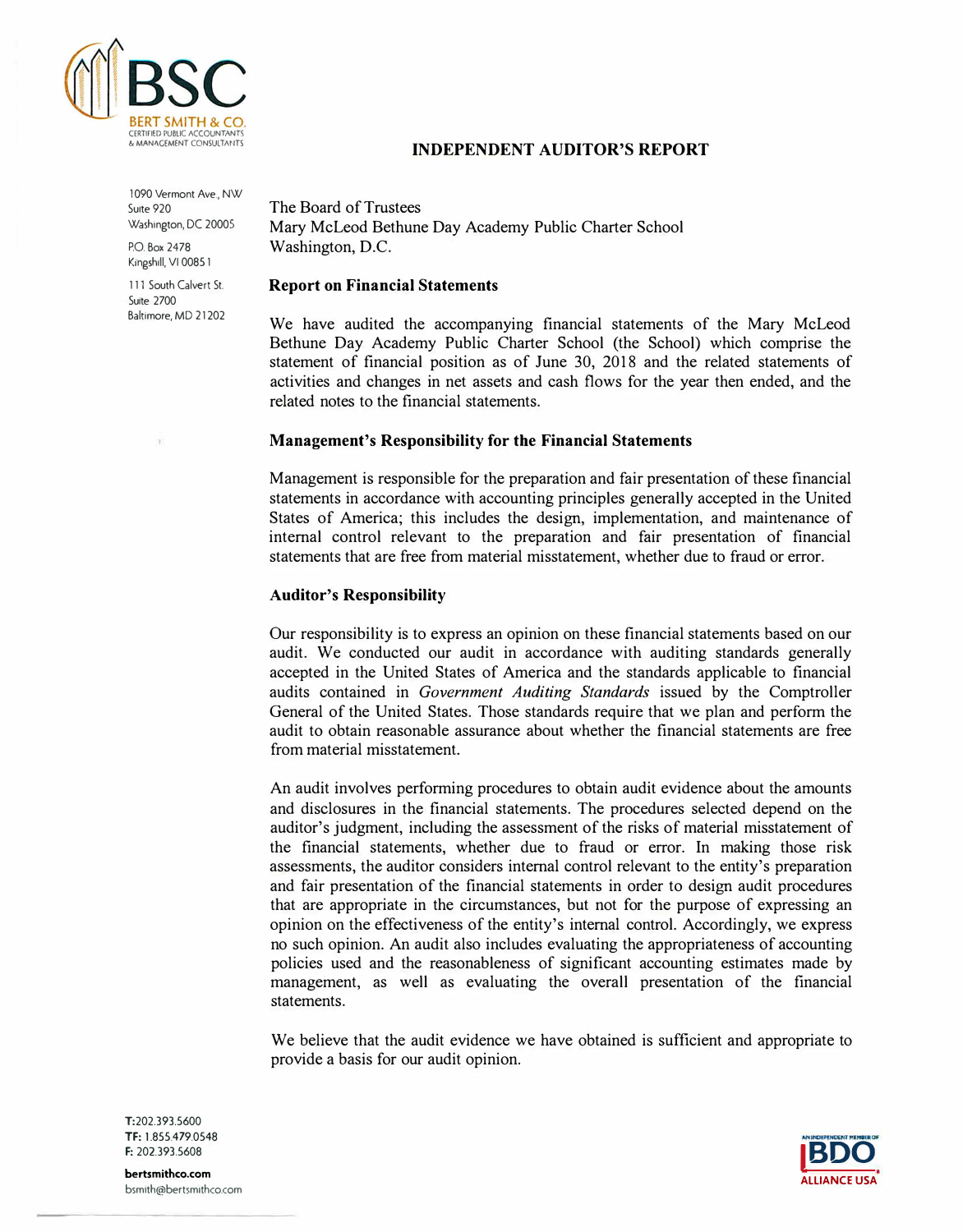#### **Opinion**

In our opinion, the financial statements referred to above present fairly, in all material respects, the financial position of the School as of June 30, 2018 and the changes in its net assets and its cash flows for the year then ended in accordance with accounting principles generally accepted in the United States of America.

#### **Other Matters**

#### *Report on Supplementary Information*

Our audit was conducted for the purpose of forming an opinion on the financial statements as a whole. The supplemental schedules of functional expenses and vendor paid over \$25,000 on pages 11 and 12 and the schedule of expenditures of federal awards on page 18, as required by Title 2 U.S. *Code of Federal Regulations Part 200, Uniform Administrative Requirements, Cost Principles, and Audit Requirements,*  are presented for the purpose of additional analysis and are not a required part of the financial statements. Such information is the responsibility of management and was derived from and relates directly to the underlying accounting and other records used to prepare the financial statements. The information has been subjected to the auditing procedures applied in the audit of the financial statements and certain additional procedures, including comparing and reconciling such information directly to the underlying accounting and other records used to prepare the financial statements or to the financial statements themselves, and other additional procedures in accordance with auditing standards generally accepted in the United States of America. In our opinion, the information is fairly stated in all material respects in relation to the financial statements as a whole.

#### *Report on Comparative Information*

We have previously audited the School's 2017 financial statements. We expressed an unmodified audit opinion on those audited financial statements in our report dated November 17, 2017. In our opinion, the comparative information presented herein, as of and for the year ended June 30, 2017 is consistent in all material respects with audited financial statements from which it was derived.

#### **Other Reporting Required by** *Government Auditing Standards*

In accordance with *Government Auditing Standards,* we have also issued our report dated November 30, 2018, on our consideration of the School's internal control over financial reporting and on our tests of its compliance with certain provisions of laws, regulations, contracts, and grant agreements and other matters. The purpose of that report is to describe the scope of our testing of internal control over financial reporting and compliance and the results of that testing, and not to provide an opinion on internal control over financial reporting or on compliance. That report is an integral part of an audit performed in accordance with *Government Auditing Standards* in considering the School's internal control over financial reporting and compliance.

Bert Smith & Co

Washington, D.C. November 30, 2018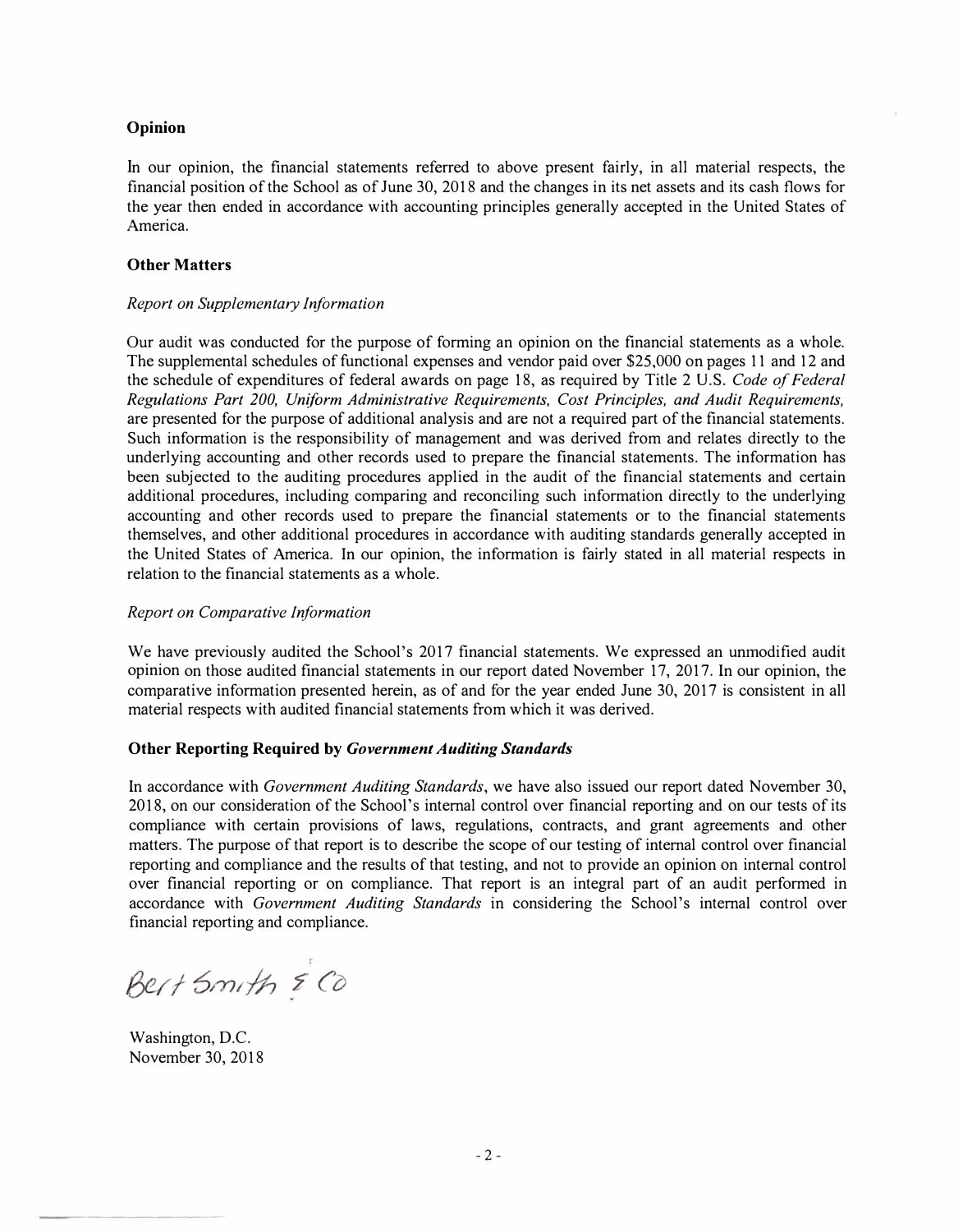## **MARY MCLEOD BETHUNE DAY ACADEMY PUBLIC CHARTER SCHOOL** STATEMENT OF FINANCIAL POSITION JUNE 30, 2018 *(With Comparative Totals for 2017)*

|                                         | 2018                     | 2017          |
|-----------------------------------------|--------------------------|---------------|
| <b>ASSETS</b>                           |                          |               |
| <b>Current Assets</b>                   |                          |               |
| Cash                                    | \$<br>940,497            | \$<br>454,809 |
| Due from District                       | 321,117                  | 207,800       |
| <b>Other Receivables</b>                | 67,634                   | 14,890        |
| Prepaid Expenses                        | 1,674                    | 1,896         |
| <b>Total Current Assets</b>             | 1,330,922                | 679,395       |
| <b>Noncurrent Assets</b>                |                          |               |
| <b>Security Deposit</b>                 | 12,595                   | 8,595         |
| Property and Equipment, net             | 1,996,784                | 2,048,752     |
| <b>Total Noncurrent Assets</b>          | 2,009,379                | 2,057,347     |
| <b>Total Assets</b>                     | \$3,340,301              | \$2,736,742   |
| <b>LIABILITIES AND NET ASSETS</b>       |                          |               |
| <b>Current Liabilities</b>              |                          |               |
| <b>Accounts Payable</b>                 | $\mathcal{S}$<br>120,450 | \$<br>106,264 |
| <b>Accrued Payroll and Taxes</b>        | 390,708                  | 461,526       |
| <b>Total Current Liabilities</b>        | 511,158                  | 567,790       |
| <b>Noncurrent Liabilities</b>           |                          |               |
| Deferred Rent                           | 767,834                  | 592,657       |
| <b>Total Liabilities</b>                | 1,278,992                | 1,160,447     |
| <b>Unrestricted Net Assets</b>          | 2,061,309                | 1,576,295     |
| <b>TOTAL LIABILITIES AND NET ASSETS</b> | \$3,340,301              | \$2,736,742   |

*The accompanying notes are an integral part of these financial statements.*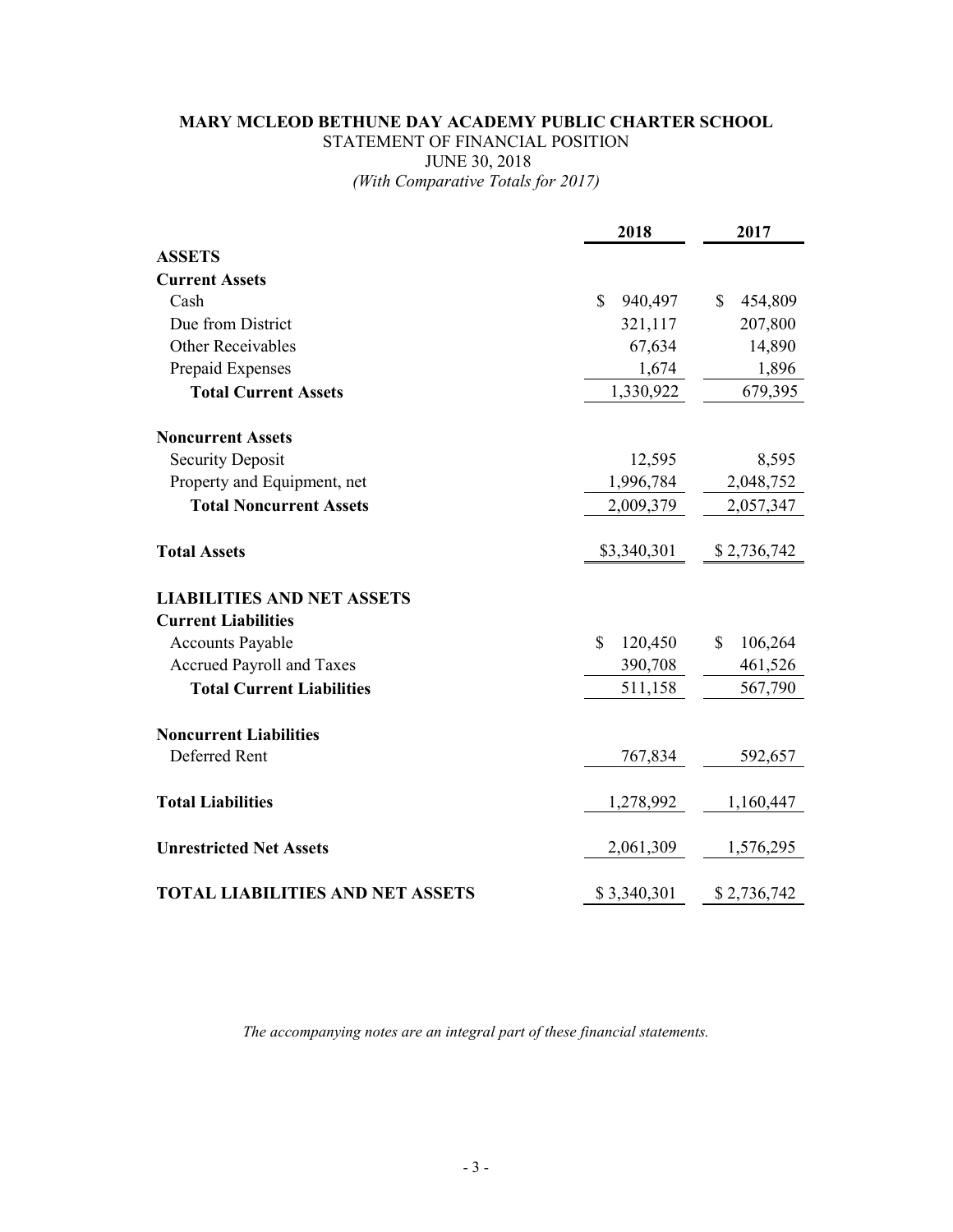# **MARY MCLEOD BETHUNE DAY ACADEMY PUBLIC CHARTER SCHOOL**

STATEMENT OF ACTIVITIES AND CHANGES IN NET ASSETS FOR THE YEAR ENDED JUNE 30, 2018 *(With Comparative Totals for 2017)*

|                                      | 2018        | 2017        |
|--------------------------------------|-------------|-------------|
| <b>Revenue and Support</b>           |             |             |
| Per Pupil Allotment                  | \$8,388,222 | \$6,665,332 |
| <b>Federal Funds</b>                 | 784,273     | 702,933     |
| Before and After Care                | 55,387      |             |
| Other                                | 41,423      | 11,403      |
| <b>Total Revenue and Support</b>     | 9,269,305   | 7,379,668   |
| <b>Expenses</b>                      |             |             |
| <b>Program Services</b>              | 7,480,179   | 6,959,300   |
| Management and General               | 1,304,112   | 1,170,073   |
| <b>Total Expenses</b>                | 8,784,291   | 8,129,373   |
|                                      |             |             |
| <b>Changes In Net Assets</b>         | 485,014     | (749,705)   |
| <b>Net Assets, Beginning of Year</b> | 1,576,295   | 2,326,000   |
| <b>Net Assets, End of Year</b>       | \$2,061,309 | \$1,576,295 |

*The accompanying notes are an integral part of these financial statements.*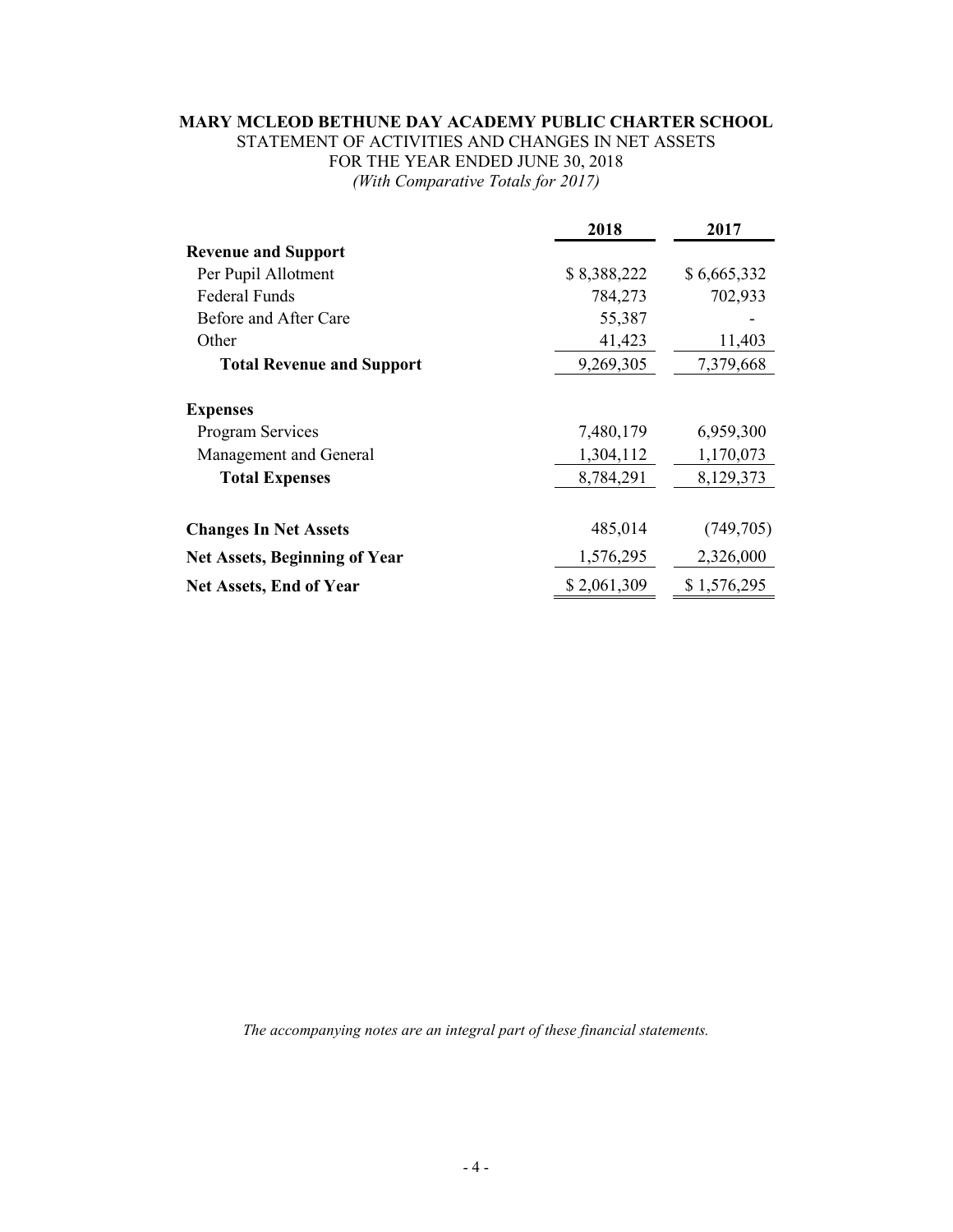## **MARY MCLEOD BETHUNE DAY ACADEMY PUBLIC CHARTER SCHOOL** STATEMENT OF CASH FLOWS FOR THE YEAR ENDED JUNE 30, 2018 *(With Comparative Totals for 2017)*

|                                                                                                                        | 2018                     | 2017             |
|------------------------------------------------------------------------------------------------------------------------|--------------------------|------------------|
| <b>Cash Flows from Operating Activities</b>                                                                            |                          |                  |
| Changes in Net Assets                                                                                                  | \$<br>485,014            | (749, 705)<br>\$ |
| <b>Adjustments to Reconcile Change in Net Assets to Net Cash</b><br><b>Provided by (Used in) Operating Activities:</b> |                          |                  |
| Provision for Doubtful Accounts                                                                                        | 1,877                    | 4,099            |
| Loss on Disposal of Assets                                                                                             | 10,556                   |                  |
| <b>Theft Loss</b>                                                                                                      |                          | 1,399            |
| Depreciation Expense                                                                                                   | 163,744                  | 168,718          |
| (Increase) Decrease in Assets:                                                                                         |                          |                  |
| Receivables                                                                                                            | (167, 938)               | (46,086)         |
| Prepaid Expenses                                                                                                       | 222                      | 5,232            |
| Other Assets                                                                                                           | (4,000)                  |                  |
| Increase (Decrease) in Liabilities:                                                                                    |                          |                  |
| <b>Accounts Payable</b>                                                                                                | 14,185                   | (17, 475)        |
| <b>Accrued Expenses</b>                                                                                                | (70, 818)                | 26,591           |
| Deferred Rent                                                                                                          | 175,177                  | 195,845          |
| <b>Net Cash Provided (Used in) by Operating Activities</b>                                                             | 608,019                  | (411, 382)       |
| <b>Cash Flows from Investing Activities</b>                                                                            |                          |                  |
| Purchases of Property and Equipment                                                                                    | (122, 331)               | (62, 411)        |
| <b>Net Cash Used in Investing Activities</b>                                                                           | (122, 331)               | (62, 411)        |
| <b>Net Increase (Decrease) in Cash</b>                                                                                 | 485,688                  | (473, 793)       |
| <b>Cash, Beginning of Year</b>                                                                                         | 454,809                  | 928,602          |
| <b>Cash, End of Year</b>                                                                                               | $\mathsf{\$}$<br>940,497 | \$<br>454,809    |

*The accompanying notes are an integral part of these financial statements.*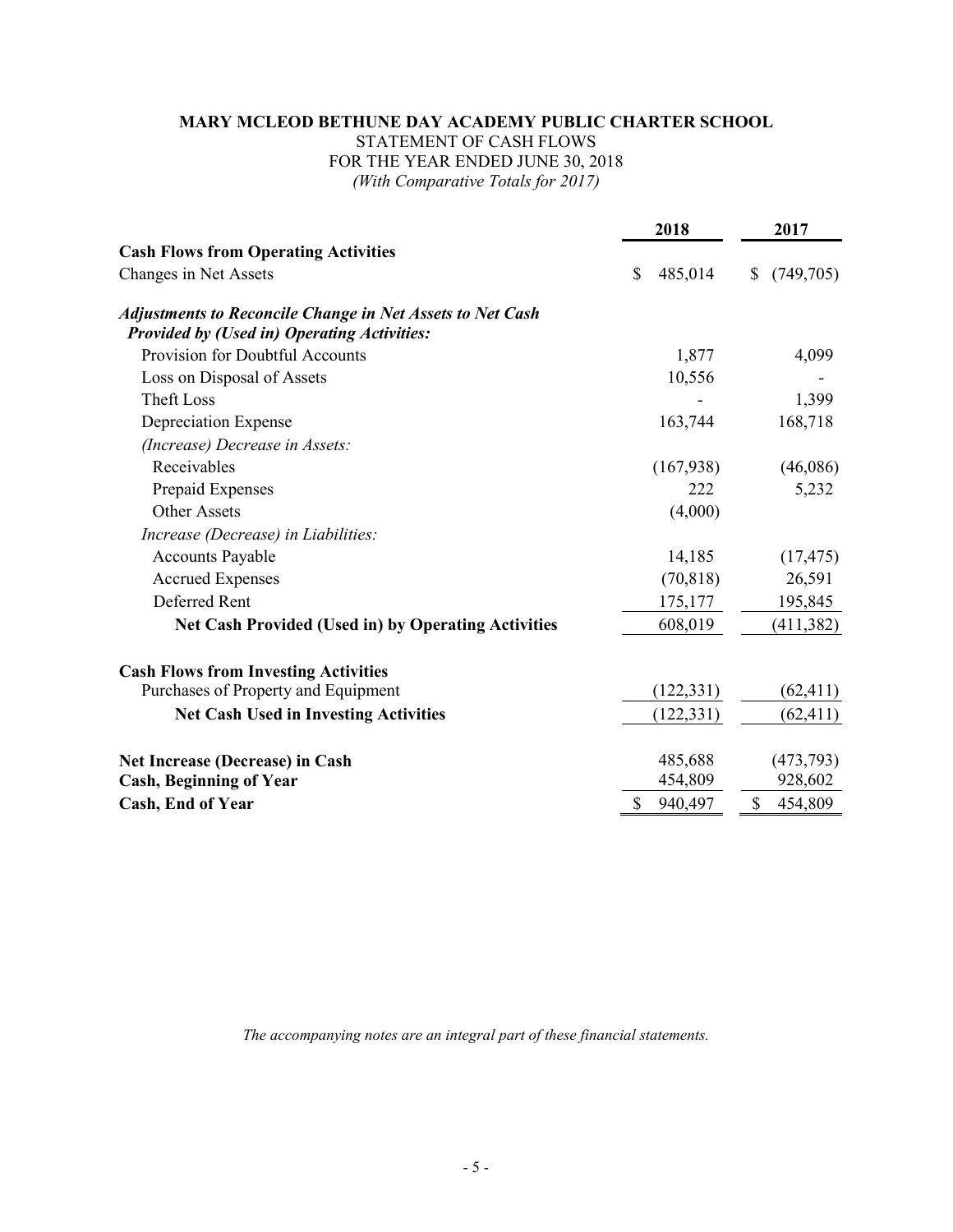## **MARY MCLEOD BETHUNE DAY ACADEMY PUBLIC CHARTER SCHOOL** NOTES TO FINANCIAL STATEMENTS JUNE 30, 2018

#### **NOTE 1 SUMMARY OF SIGNIFICANT ACCOUNTING POLICIES**

*Nature of Operations:* Mary McLeod Bethune Day Academy Public Charter School (the School) was organized in 2004 to operate a charter school pursuant to Section 2203 of the District of Columbia Education Law an in accordance with related charter agreements with the District of Columbia Public Charter School Board (DCPCSB).

The mission of the School is to operate a high performing day school providing a challenging academic program in a supportive, parentally involved, and diverse learning environment thus enabling each student to achieve academic success, talent, and positive social development. The School's major source of funding is an annual per pupil allotment from the Government of the District of Columbia (District). The School also receives funding from the federal government, student fees, and activities.

#### • **Program Services:**

− *Academics*

The School's mission is accomplished by engaging children in powerful learning experiences based on world-class educational methods and standards, providing strong community and parental involvement, and fostering and energetic and highly motivated staff, respecting the abilities and potential of what each child can achieve. The entire school community works cooperatively to create a safe and caring learning environment nurturing and empowering students, their parents and the teaching staff. At present, the program supports pre-school through eighth grade students.

− *Before/Aftercare*

Before/after-care is provided to all students desiring to participate for a weekly or daily fee. Hours of operations are structured so as to be in congruence with the typical workday of parent of the students. Both programs offer food service to students.

*Basis of Accounting:* The accompanying financial statements of the School have been prepared on the accrual basis of accounting.

*Basis of Presentation:* The School reports information regarding its financial position and activities in two classes of net assets: unrestricted net assets and temporarily restricted net assets.

- … Unrestricted Net Assets net assets that are not subject to donor-imposed stipulations.
- … Temporarily Restricted Net Assets net assets subject to donor-imposed stipulations that will be met either by actions of the School and/or the passage of time. The School did not have any temporarily restricted net assets at June 30, 2018.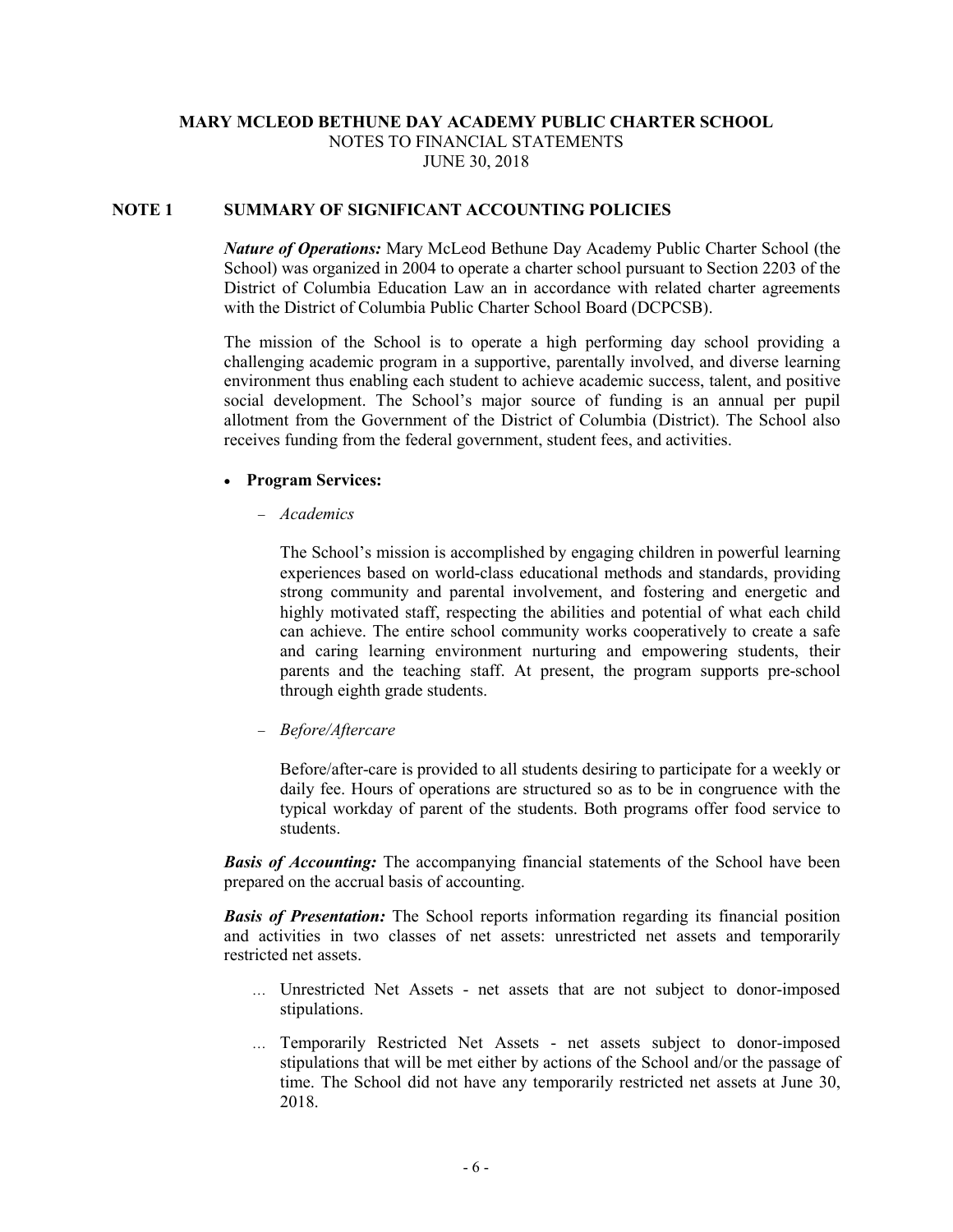Revenues are reported and recorded as unrestricted or temporarily restricted depending on the existence and/or nature of any donor restrictions. All donor-restricted contributions are reported as an increase in temporarily restricted. When a restriction expires (that is, when a stipulated time restriction ends or purpose restriction is accomplished) temporarily restricted net assets are reclassified to unrestricted net assets and reported in the statement of activities as net assets released from restrictions. If a donor restriction expires in the same reporting period, the School reports the contributions as unrestricted.

*Revenue Recognition:* The School records revenue when earned. Amounts received that have not been earned are recorded as deferred revenue.

*Cash and Cash Equivalents:* The School considers all highly liquid investments with maturities of three months or less to be cash equivalents.

*Property and Equipment:* The School capitalizes all property and equipment with a unit cost of \$1,000 or more. Depreciation expense is recorded using the straight-line method over the property and equipment's estimated useful lives. Leasehold improvements are depreciated over the life of the lease. Maintenance and repairs are expensed. The estimated useful lives are as follows:

| <b>Building</b>                | 25 Years   |
|--------------------------------|------------|
| <b>Equipment and Furniture</b> | 5-10 Years |
| Vehicle                        | 5 Years    |

*Deferred Rent:* Deferred rent represents the difference between the total minimum lease payments amortized over the lease term and actual rent paid each fiscal year.

*Income Taxes:* The School, a nonprofit organization operating under Section 501(c)(3) of the Internal Revenue Code, is generally exempt from federal, state and local income taxes, and, accordingly, no provision for income taxes is included in the financial statements.

Financial Accounting Standards Board (FASB), Accounting Standards Codification 740, *Income Taxes* (ASC 740) requires that a tax position be recognized or derecognized based on a "more-likely-than-not" threshold. This applies to positions taken or expected to be taken in a tax return. As of June 30, 2018, management has assessed its various tax positions and it believes there are no liabilities for uncertain tax positions.

The School's tax returns are subject to examination by the Internal Revenue Service, generally for three years after they are filed.

*Use of Estimates:* The preparation of financial statements in conformity with accounting principles generally accepted in the United States of America requires management to make estimates and assumptions that affect certain amounts of assets and liabilities. These estimates also affect the disclosures of contingent assets and liabilities at the date of the financial statements and the reported amounts of revenues and expenses during the period. Accordingly, actual results could differ from those estimates.

*Functional Allocation of Expenses:* The costs of providing the various programs and other activities have been summarized as additional information on a functional basis in the schedule of functional expenses. Accordingly, certain costs have been allocated among the programs and supporting services benefited.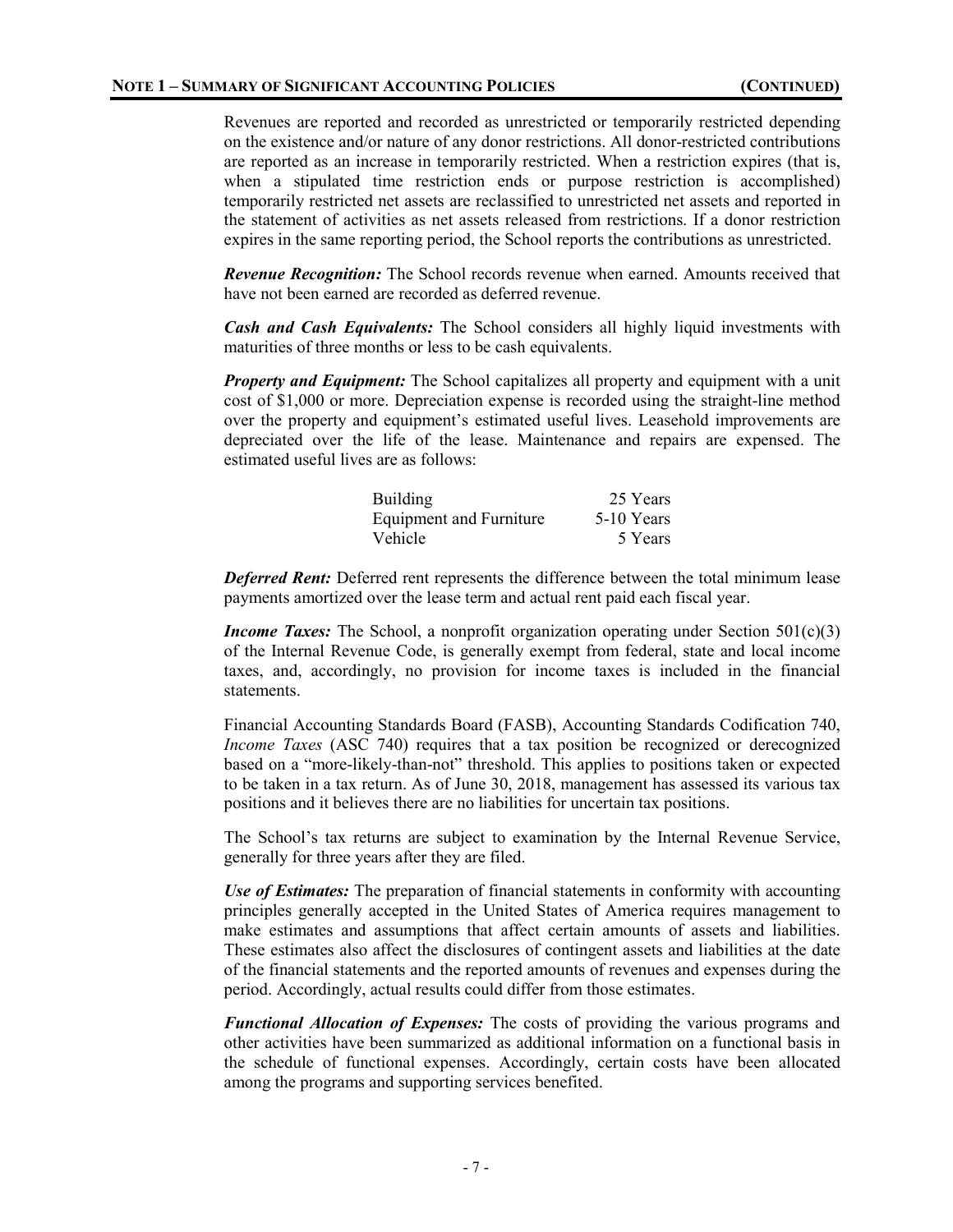*Accounting Pronouncement to be Adopted:* Financial Accounting Standards Board (FASB) issued Topic 842, "Lease." Under the pronouncement, lessees with an operating lease will be required to recognize (a) a right-of-use asset and a lease liability, initially measured at the present value of the lease payments in the statement of financial position and (b) single lease cost, calculated so that the cost of the lease is allocated over the lease term on a generally straight line basis. The pronouncement is effective for fiscal years beginning after December 15, 2019, and interim periods within fiscal years beginning after December 15, 2020. Early implementation of the standard is permitted. The School has elected not to early implement.

*Pronouncement to be Adopted:* FASB 958, "Presentation of Financial Statements of Not-for-Profit Entities". This standard enhances disclosure amends the requirements for financial statements and notes for non-profit organizations to require the presentation of the financial statements in two classes of net assets rather than for the currently required three classes. In addition, the amendment no longer requires the presentation or disclosure of the indirect method (reconciliation) if using the direct method. The amendments in this update are effective for annual financial statements issued for fiscal years beginning after December 15, 2017. Early implementation of the standard is permitted. The School has elected not to early implement.

### **NOTE 2 CONCENTRATION OF CREDIT RISK**

The School maintains its cash in two financial institutions. Accounts at each financial institution are insured by the Federal Deposit Insurance Corporation up to \$250,000. At June 30, 2018, the uninsured cash balances totaled \$528,475.

### **NOTE 3 DUE FROM DISTRICT**

The School receives an annual per pupil allotment and federal and local funds as a passthrough from the District. At June 30, 2018, the amount due from the District was \$321,117.

#### **NOTE 4 PROPERTY AND EQUIPMENT**

| Nondepreciable                      |               |
|-------------------------------------|---------------|
| Land                                | 267,750<br>\$ |
| <b>Building</b>                     | 198,336       |
| <b>Depreciable</b>                  |               |
| <b>Building</b>                     | 385,038       |
| Leasehold Improvements              | 1,359,874     |
| <b>Equipment and Furniture</b>      | 488,715       |
| Vehicles                            | 125,136       |
| <b>Total Property and Equipment</b> | 2,824,849     |
| Less: Accumulated Depreciation      | (828, 065)    |
| Net Property and Equipment          | \$1,996,784   |

Depreciation expense during fiscal year 2018 was \$163,744.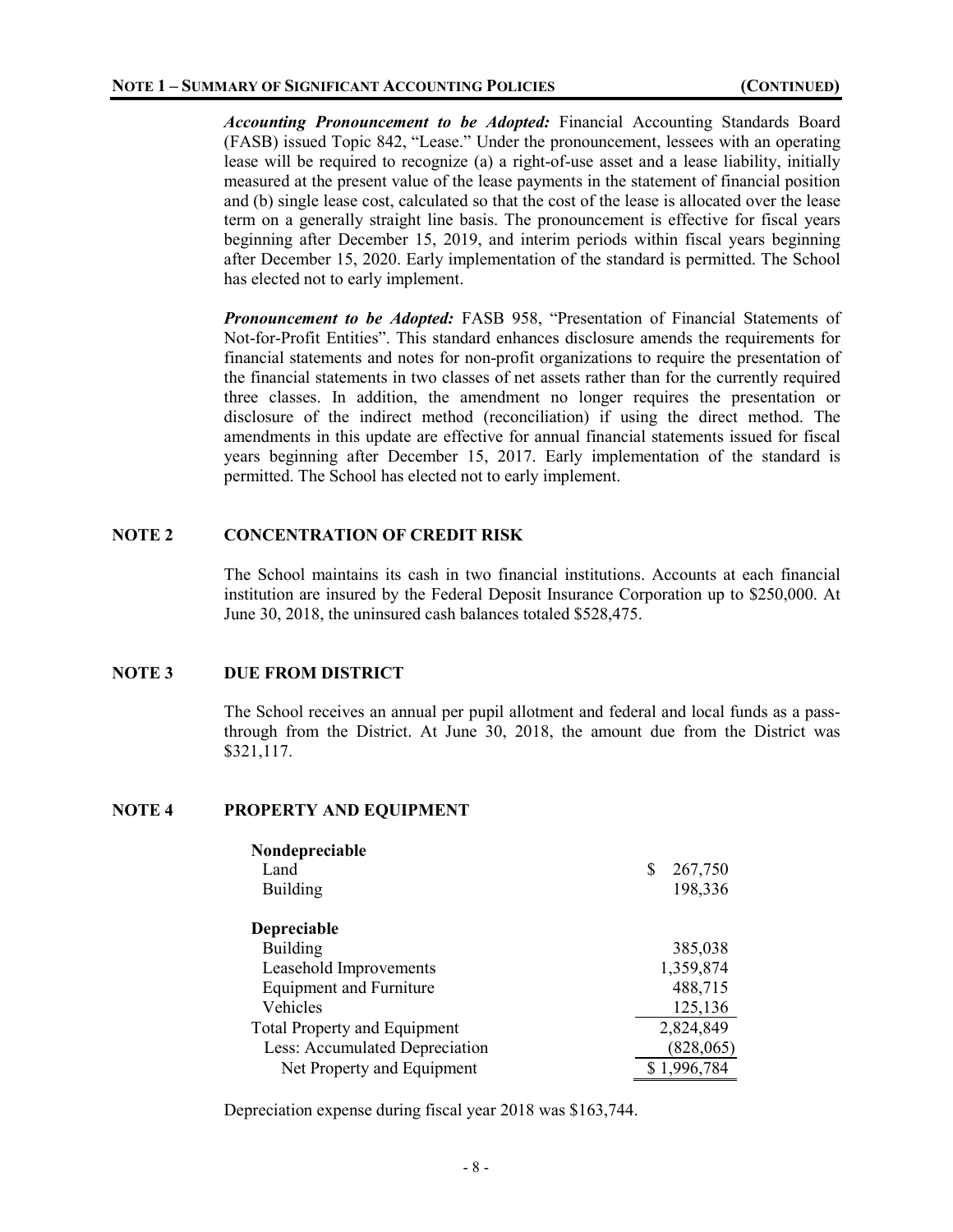#### **NOTE 5 PER PUPIL ALLOTMENT**

The School receives an annual per pupil allotment from the District that is based on its student enrollment. The pupil allotment represented about 90% of the School's total revenue.

The per pupil allotment consist of the following for the fiscal year ended:

| Education         | \$6,929,145 |
|-------------------|-------------|
| <b>Facilities</b> | 1,459,077   |
|                   | \$8,388,222 |

#### **NOTE 6 RETIREMENT PLAN**

The School maintains a defined contribution plan (the Plan) under section  $401(k)$  of the Internal Revenue Code (the Code), under which all staff employed for at least one month of service are eligible to participate. The Plan allows for discretionary employer matching contributions equal to a percentage of eligible employee's salary deferrals, as determined each year. In Fiscal Year 2018, the School matched up to five percent of employees' contributions. The School's matching contributions for the fiscal year ended June 30, 2018 totaled \$105,250.

#### **NOTE 7 COMMITMENTS AND CONTINGENCIES**

#### *Occupancy Lease*

The School has two operating occupancy leases. It has a 25 year lease with the District for the property at 1404 Jackson Street, NE and a 5 year lease with Sixth Presbyterian Church for the property at  $5413 \, 16^{th}$  Street, N.W. The future minimum lease payments under the leases are as follows:

| 2019       | 404,989<br>S |
|------------|--------------|
| 2020       | 426,674      |
| 2021       | 340,937      |
| 2022       | 337,784      |
| 2023       | 355,748      |
| Thereafter | 8,542,280    |
| Total      | \$10,408,412 |

Rent expense for fiscal year 2018 was \$559,077. The actual rent paid during the fiscal year was \$383,899.

#### *Contingencies*

The School asserts that there have been no material claims, suits, or complaints filed nor any pending against the organization. In the opinion of legal counsel, all other matters which are asserted or unasserted are without merit and would not have a significant effect on the financial position or results of operations of the organization if disposed of favorably.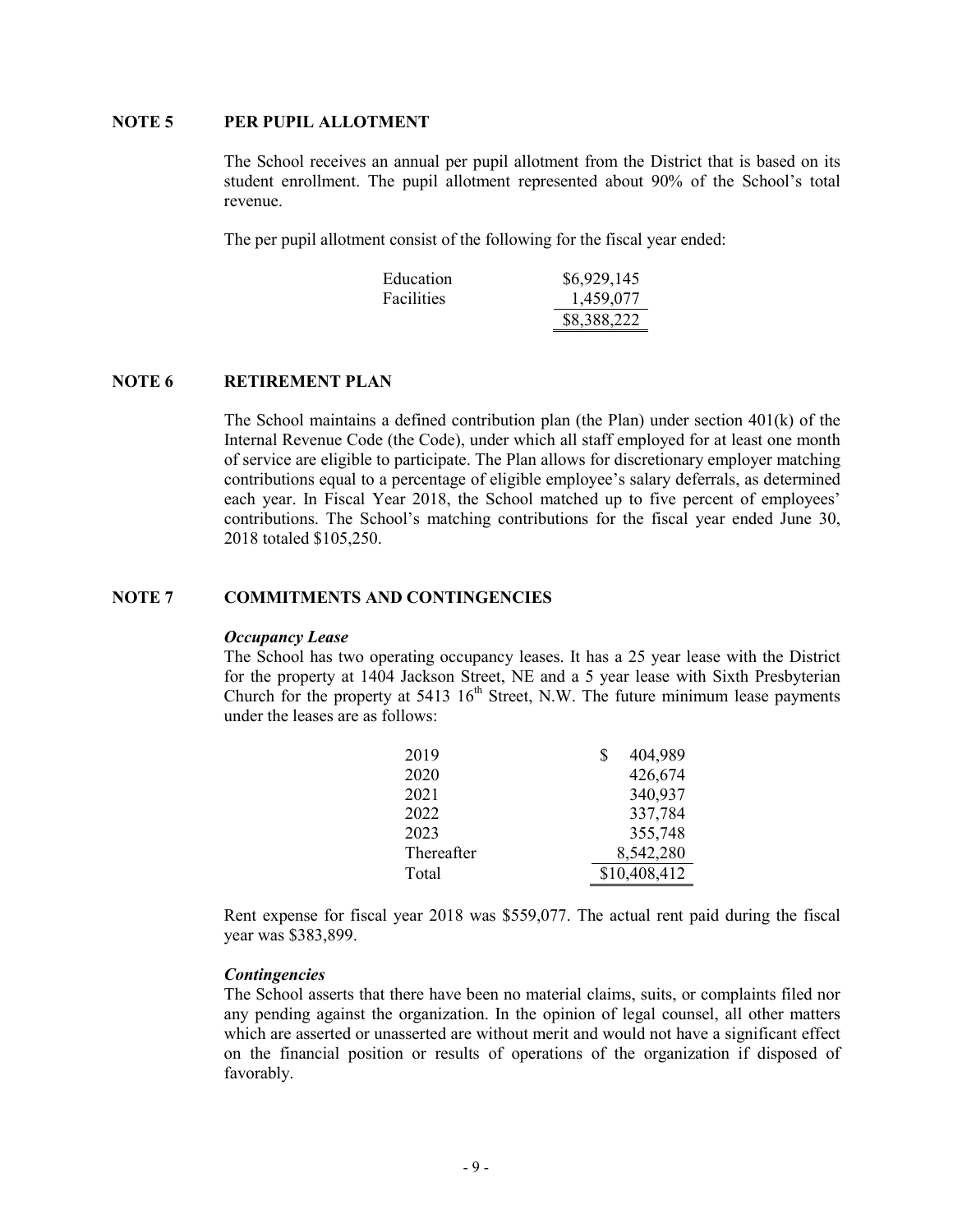## **NOTE 8 SUBSEQUENT EVENTS**

The School has evaluated subsequent events through November 30, 2018, which is the date the financial statements were available to issue. This review and evaluation revealed no additional material events that would require disclosure or have an effect on the financial statements.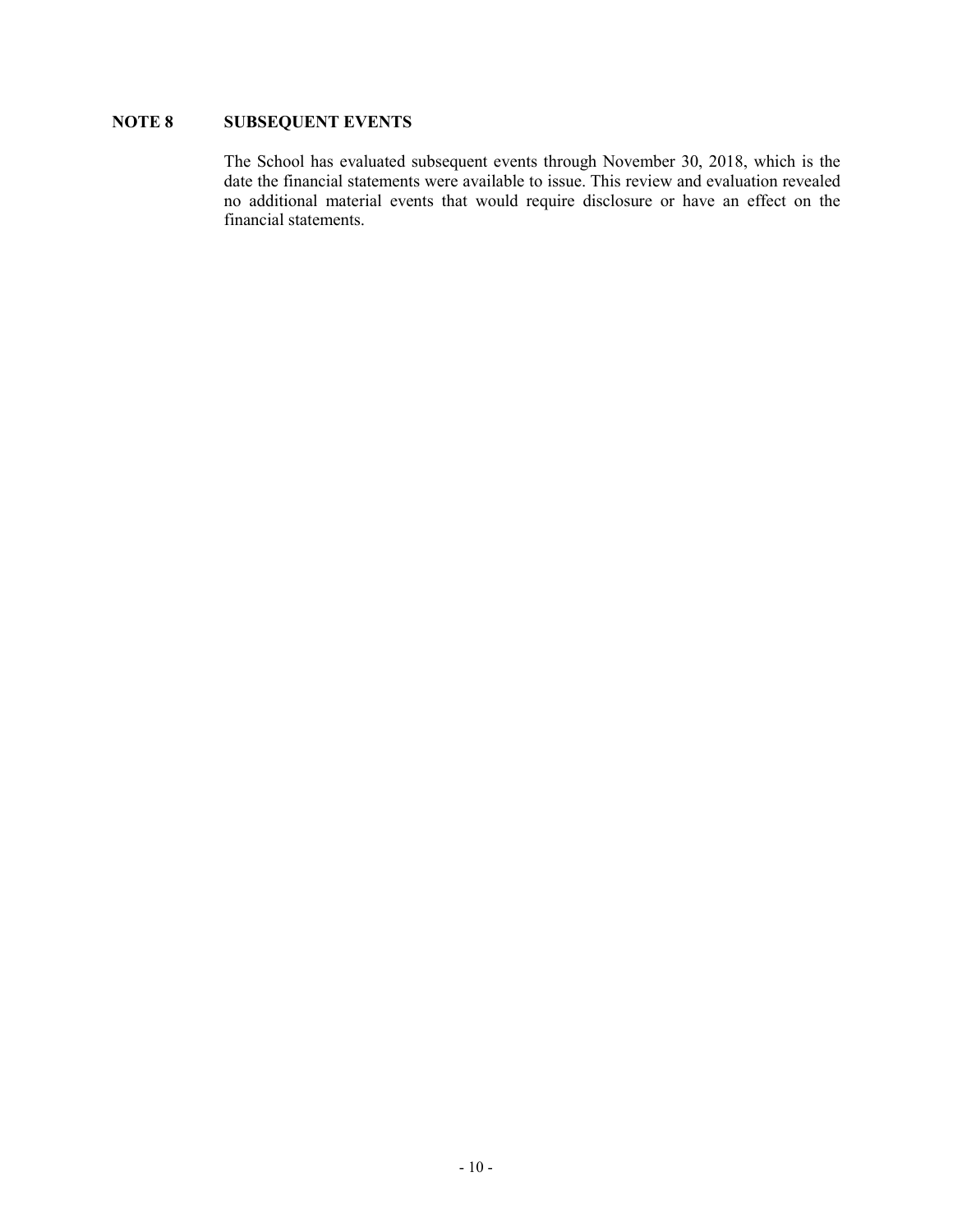### **MARY MCLEOD BETHUNE DAY ACADEMY PUBLIC CHARTER SCHOOL** SUPPLEMENTAL SCHEDULE OF FUNCTIONAL EXPENSES

FOR THE YEAR ENDED JUNE 30, 2018

*(With Comparative Totals for 2017)*

|                                                | Program<br><b>Services</b> | General<br>Administration | 2018        | 2017        |
|------------------------------------------------|----------------------------|---------------------------|-------------|-------------|
| <b>Personnel, Salaries, and Benefits</b>       |                            |                           |             |             |
| Salaries and Wages                             | \$4,164,676                | \$<br>870,425             | \$5,035,101 | \$4,769,144 |
| Payroll Taxes                                  | 334,366                    | 69,883                    | 404,249     | 383,613     |
| <b>Employee Benefits</b>                       | 597,225                    | 124,821                   | 722,046     | 671,597     |
| <b>Total Personnel, Salaries, and Benefits</b> | 5,096,267                  | 1,065,129                 | 6,161,396   | 5,824,354   |
| <b>Direct Student Costs</b>                    |                            |                           |             |             |
| <b>Staff Development</b>                       | 64,124                     |                           | 64,124      | 56,558      |
| <b>Student Supplies</b>                        | 94,603                     |                           | 94,603      | 76,362      |
| <b>Contracted Services</b>                     | 215,213                    |                           | 215,213     | 96,260      |
| <b>Student Lunch</b>                           | 400,999                    |                           | 400,999     | 372,639     |
| Activities/Field Trips                         | 39,376                     |                           | 39,376      | 53,339      |
| <b>Transportation/Bus Expenses</b>             | 142,487                    |                           | 142,487     | 114,323     |
| <b>Other Student Costs</b>                     | 26,472                     |                           | 26,472      | 20,805      |
| <b>Total Direct Student Costs</b>              | 983,274                    | $\blacksquare$            | 983,274     | 790,286     |
| <b>Occupancy Expenses</b>                      |                            |                           |             |             |
| Rent (including utilities)                     | 633,051                    | 76,270                    | 709,321     | 700,051     |
| <b>Building Supplies/Materials</b>             | 23,453                     | 2,826                     | 26,279      | 21,287      |
| <b>Building Maintenance and Repairs</b>        | 11,182                     | 1,347                     | 12,529      | 15,203      |
| <b>Contracted Building Services</b>            | 289,587                    | 34,890                    | 324,477     | 241,750     |
| <b>Total Occupancy Expenses</b>                | 957,273                    | 115,333                   | 1,072,606   | 978,291     |
| <b>Office Expenses</b>                         |                            |                           |             |             |
| Office Supplies                                | 6,320                      | 761                       | 7,081       | 7,537       |
| Office Equipment Rental and Maintenance        | 20,339                     | 9,554                     | 29,893      | 21,113      |
| Communications                                 | 34,655                     | 16,103                    | 50,758      | 32,961      |
| Professional Services                          | 21,382                     | 21,382                    | 42,764      | 18,000      |
| Printing, Copying and Postage                  | 1,706                      | 1,706                     | 3,412       | 2,190       |
| <b>Payroll Processing Expenses</b>             | 2,391                      | 288                       | 2,679       | 2,711       |
| Other Office Expense                           | 7,543                      | 909                       | 8,452       | 19,151      |
| <b>Total Office Expenses</b>                   | 94,336                     | 50,703                    | 145,039     | 103,663     |
| <b>General Expenses</b>                        |                            |                           |             |             |
| Depreciation Expense                           | 135,437                    | 28,307                    | 163,744     | 168,718     |
| <b>Administrative Fees</b>                     | 81,293                     | 16,990                    | 98,283      | 57,136      |
| Provision for Doubtful Accounts                | 1,552                      | 324                       | 1,876       | 4,099       |
| Insurance                                      | 85,200                     | 17,807                    | 103,007     | 146,997     |
| Consultants                                    | 703                        | 147                       | 850         | 24,250      |
| Other General Expenses                         | 44,844                     | 9,372                     | 54,216      | 31,579      |
| <b>Total General Expenses</b>                  | 349,029                    | 72,947                    | 421,976     | 432,779     |
| <b>Total Expenses</b>                          | \$7,480,179                | \$<br>1,304,112           | \$8,784,291 | \$8,129,373 |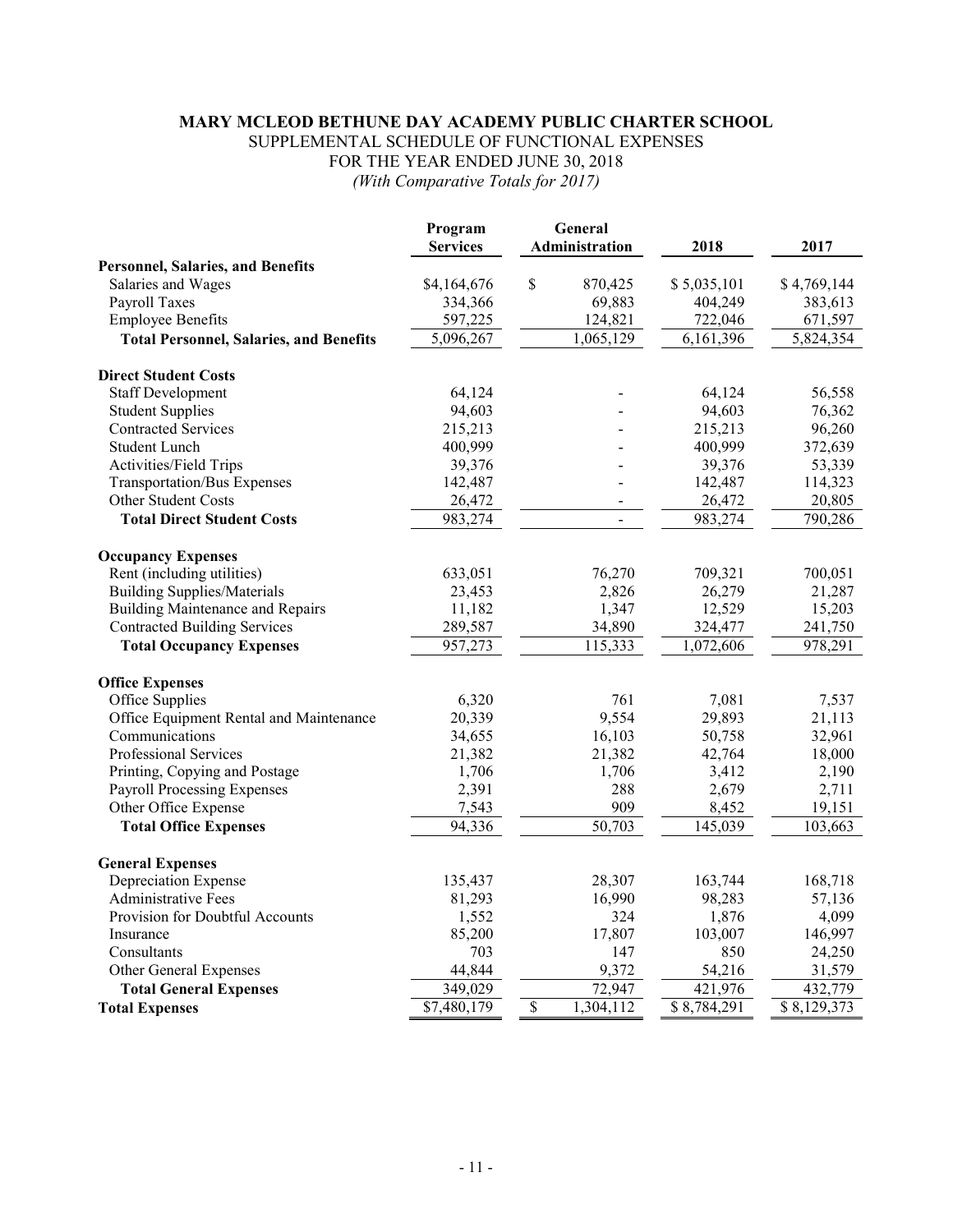## **MARY MCLEOD BETHUNE DAY ACADEMY PUBLIC CHARTER SCHOOL** SUPPLEMENTAL SCHEDULE OF VENDORS PAID OVER \$25,000

FOR THE YEAR ENDED JUNE 30, 2018

| Name                               | <b>Type of Service</b>                              | <b>Amount</b> |
|------------------------------------|-----------------------------------------------------|---------------|
| AAS, LLC                           | Contracted SPED services                            | \$56,523      |
| Benefit Design Group               | Carefirst health insurance                          | \$500,983     |
| CJ Maintenance                     | Facilities janitorial services                      | \$173,448     |
| DC Government                      | Rent                                                | \$269,392     |
| DC Public Charter School Board     | Oversight fee                                       | \$98,283      |
| DC Water and Sewer Authority       | Water                                               | \$41,609      |
| Explorica Inc.                     | 8 <sup>th</sup> Grade Educational Trip              | \$28,569      |
| Glass Geeks, LLC                   | Exterior & Interiors Doors                          | \$70,234      |
| <b>Great West</b>                  | Retirement – employer match                         | \$105,250     |
| <b>International Baccalaureate</b> | IB Annual fee and staff trainings for accreditation | \$30,676      |
| Kaiser Permanente                  | Health insurance                                    | \$95,183      |
| Lincoln National                   | Life insurance                                      | \$30,266      |
| Pepco                              | Electricity                                         | \$80,964      |
| Philadelphia Insurance             | General Liability/Auto Insurance                    | \$59,815      |
| Revolution Food, Inc.              | Food services                                       | \$371,270     |
| Sixth Presbyterian Church          | Rent                                                | \$74,255      |
| Sysco Food                         | Fresh fruit & Vegetables                            | \$25,067      |
| The Achievement Network            | Annual Student Assessment Subscription              | \$27,550      |
| The Hartford                       | Worker's Compensation Insurance                     | \$66,674      |
| Unimpeachable Transportation       | School Transportation services                      | \$27,275      |
| <b>Urban Teachers</b>              | Contracted teachers                                 | \$95,000      |
| <b>Washington Gas</b>              | Gas                                                 | \$25,908      |
| Waste Management                   | Trash/Waste removal services                        | \$44,024      |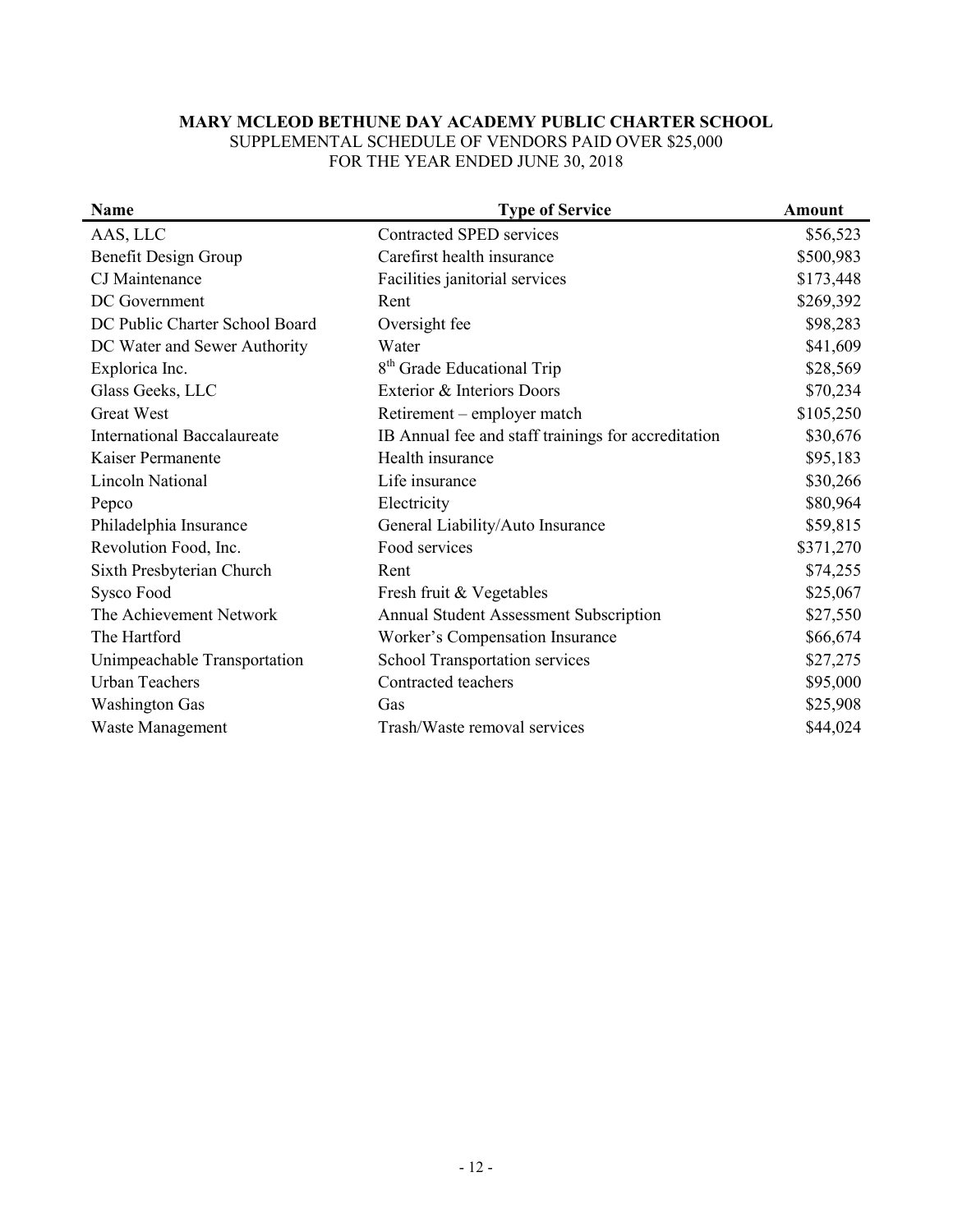

1090 Vermont Ave., NW Suite 920 Washington, DC 20005

P.O. Box 2478 Kingshill, VI 00851

111 South Calvert St. Suite 2700 Baltimore, MD 21202

## **INDEPENDENT AUDITOR'S REPORT ON INTERNAL CONTROL OVER FINANCIAL REPORTING AND ON COMPLIANCE AND OTHER MATTERS BASED ON AN AUDIT OF FINANCIAL STATEMENTS PERFORMED** IN **ACCORDANCE WITH** *GOVERNMENT AUDITING STANDARDS*

The Board of Trustees Mary McLeod Bethune Day Academy Public Charter School Washington, D.C.

We have audited, in accordance with the auditing standards generally accepted in the United States of America and the standards applicable to financial audits contained in *Government Auditing Standards* issued by the Comptroller General of the United States, the financial statements of the Mary McLeod Bethune Day Academy Public Charter School (the School), as of and for the year ended June 30, 2018, and the related notes to the financial statements, and have issued our report thereon dated November 30, 2018.

#### **Internal Control over Financial Reporting**

In planning and performing our audit of the financial statements, we considered the School's internal control over financial reporting (internal control) to determine the audit procedures that are appropriate in the circumstances for the purpose of expressing our opinion on the financial statements, but not for the purpose of expressing an opinion on the effectiveness of the School's internal control. Accordingly, we do not express an opinion on the effectiveness of the School's internal control.

A *deficiency in internal control* exists when the design or operation of a control does not allow management or employees, in the normal course of performing their assigned functions, to prevent, or detect and correct, misstatements on a timely basis. A *material weakness* is a deficiency, or a combination of deficiencies, in internal control, such that there is a reasonable possibility that a material misstatement of the entity's financial statements will not be prevented, or detected and corrected on a timely basis. A *significant deficiency* is a deficiency, or a combination of deficiencies, in internal control that is less severe than a material weakness, yet important enough to merit attention by those charged with governance.

Our consideration of internal control was for the limited purpose described in the first paragraph of this section and was not designed to identify all deficiencies in internal control that might be material weaknesses or significant deficiencies. Given these limitations, during our audit, we did not identify any deficiencies in internal control that we consider to material weaknesses. However, material weaknesses may exist that have not been identified.

T:202.393.5600 TF: 1.855.479.0548 F: 202.393.5608

- 13 - **IBDO ALLIANCE USA**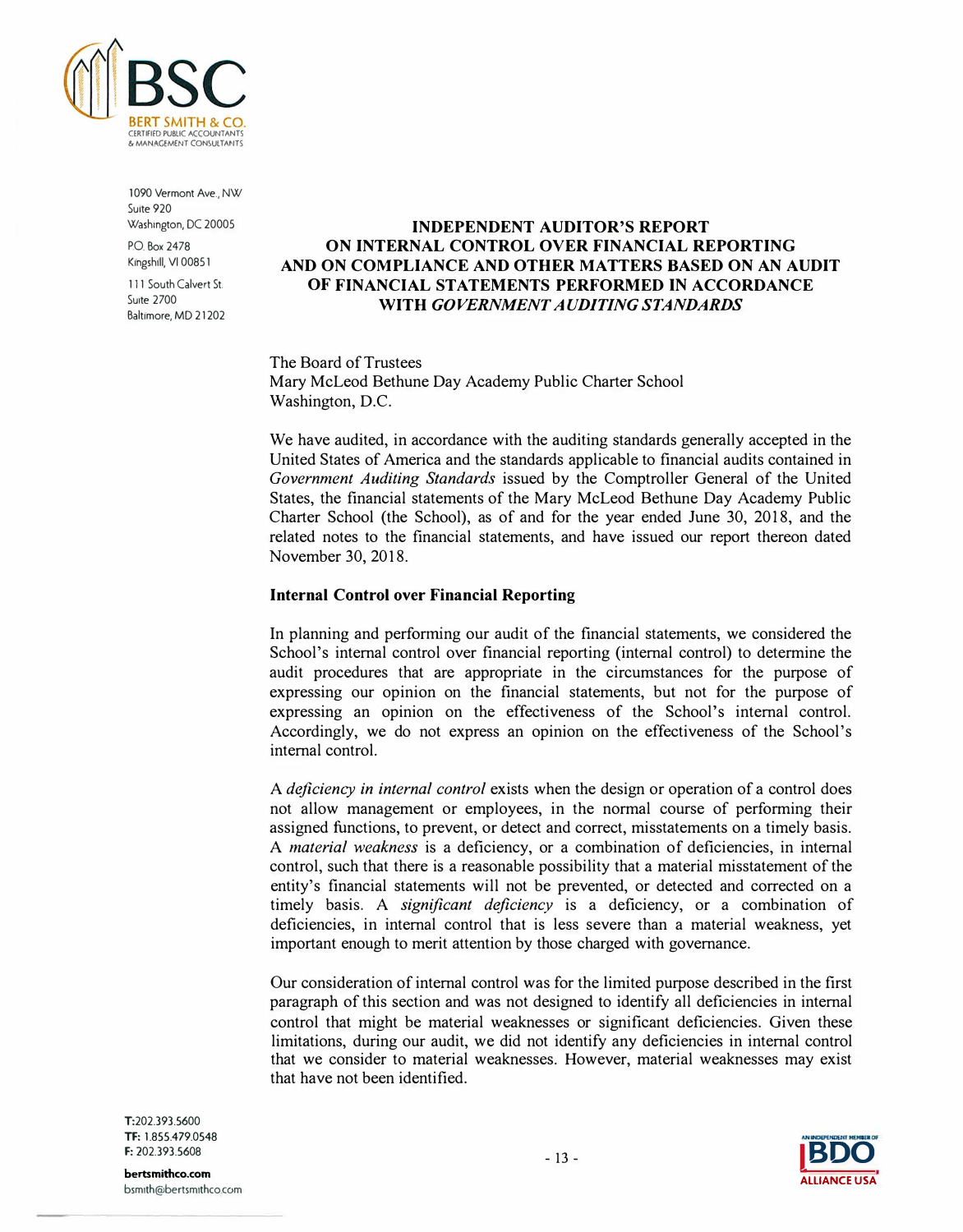## **Compliance and Other Matters**

As part of obtaining reasonable assurance about whether the School's financial statements are free from material misstatement, we per<sup>f</sup>ormed tests of its compliance with certain provisions of laws, regulations, contracts, and grant agreements, noncompliance with which could have a direct and material effect on the determination of financial statement amounts. However, providing an opinion on compliance with those provisions was not an objective of our audit, and accordingly, we do not express such an opinion. The results of our tests disclosed no instances of noncompliance or other matters that are required to be reported under *Government Auditing Standards.* 

### **Purpose of this Report**

The purpose of this report is solely to describe the scope of our testing of internal control and compliance and the results of that testing, and not to provide an opinion on the effectiveness of the School's internal control or on compliance. This report is an integral part of an audit performed in accordance with *Government Auditing Standards* in considering the School's internal control and compliance. Accordingly, this communication is not suitable for any other purpose.

Bert Smith & Cd.

Washington, D.C. November 30, 2018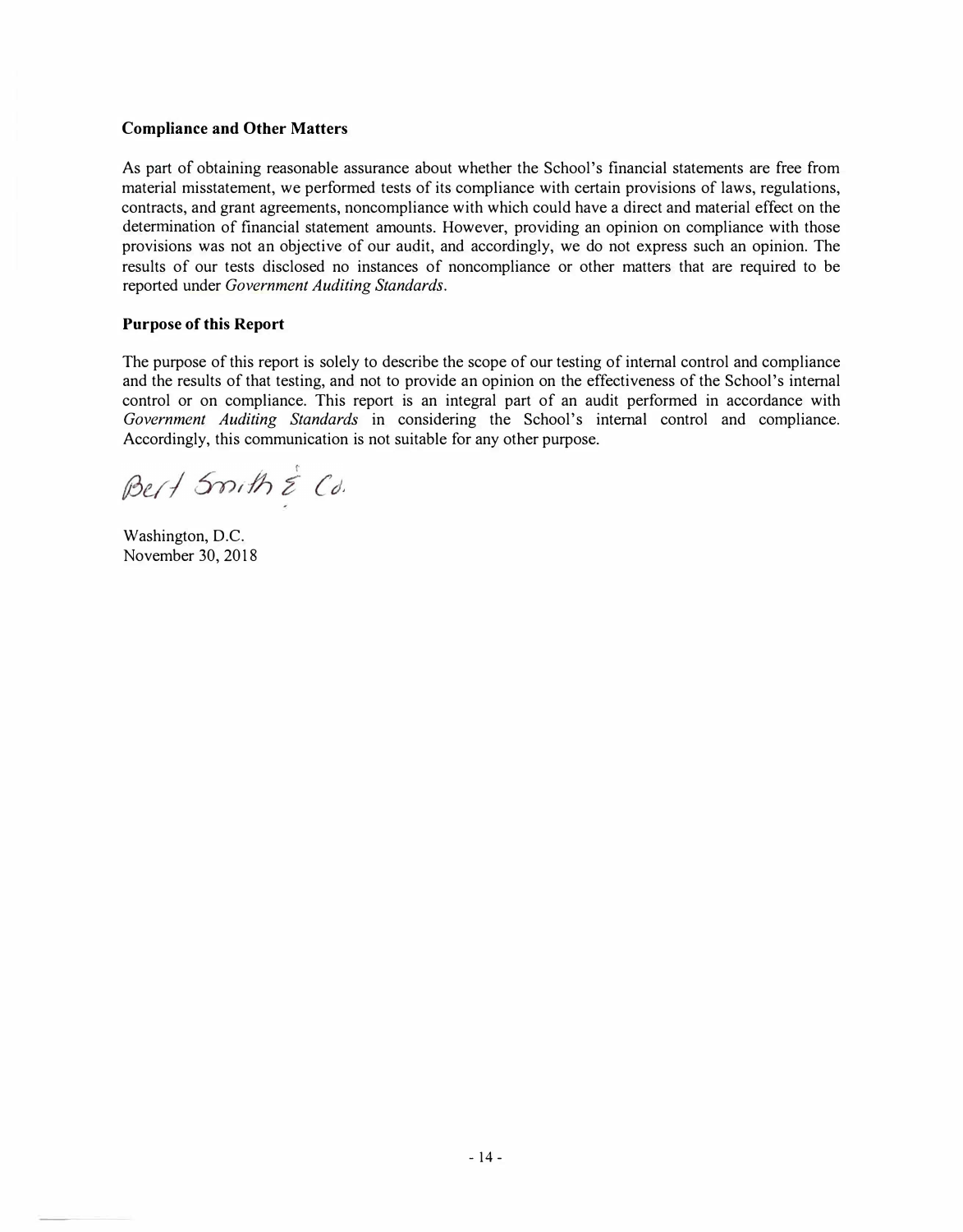

1090 Vermont Ave., NW Suite 920 Washington, DC 20005

P.O. Box 2478 Kingshill, VI 00851

111 South Calvert St. **Suite 2700** Baltimore, MD 21202

## **INDEPENDENT AUDITOR'S REPORT ON COMPLIANCE FOR EACH MAJOR FEDERAL PROGRAM AND REPORT ON INTERNAL CONTROL OVER COMPLIANCE AS REQUIRED BY THE UNIFORM GUIDANCE**

The Board of Directors Mary McLeod Bethune Day Academy Public Charter School Washington, D.C.

### **Report on Compliance for Each Major Federal Program**

We have audited the Mary McLeod Bethune Day Academy Public Charter School (School) compliance with the types of compliance requirements described in the *0MB Compliance Supplement* that could have a direct and material effect on the School's major federal programs for the year ended June 30, 2018. The School's major federal program is identified in the summary of auditor's results section of the accompanying schedule of findings and questioned costs.

#### **Management's Responsibility**

Management is responsible for compliance with federal statutes, regulations, and the terms and conditions of its federal awards applicable to its federal programs.

### **Auditor's Responsibility**

Our responsibility is to express an opinion on compliance on the School's major federal program based on our audit of the types of compliance requirements referred to above. We conducted our audit of compliance in accordance with auditing standards generally accepted in the United States of America; the standards applicable to financial audits contained in *Government Auditing Standards,* issued by the Comptroller General of the United States; and the audit requirements of Title 2 U.S. *Code of Federal Regulations* Part 200, *Uniform Administrative Requirements, Cost Principles, and Audit Requirements for Federal Awards* (Uniform Guidance). Those standards and the Uniform Guidance require that we plan and per<sup>f</sup>orm the audit to obtain reasonable assurance about whether noncompliance with the types of compliance requirements referred to above that could have a direct and material effect on a major federal program occurred. An audit includes examining, on a test basis, evidence about the School's compliance with those requirements and performing such other procedures as we considered necessary in the circumstances.

We believe that our audit provides a reasonable basis for our opinion on compliance for each major federal program. However, our audit does not provide a legal determination of the School's compliance.

#### **Opinion on Each Major Federal Program**

In our opinion, the School complied, in all material respects, with the types of compliance requirements referred to above that could have a direct and material effect on its major federal program for the year ended June 30, 2018.

T:202.393.5600 Tf: 1.855.479.0548 F: 202.393.5608

**bertsmithco.com**  bsm1th@bertsm1thco.com

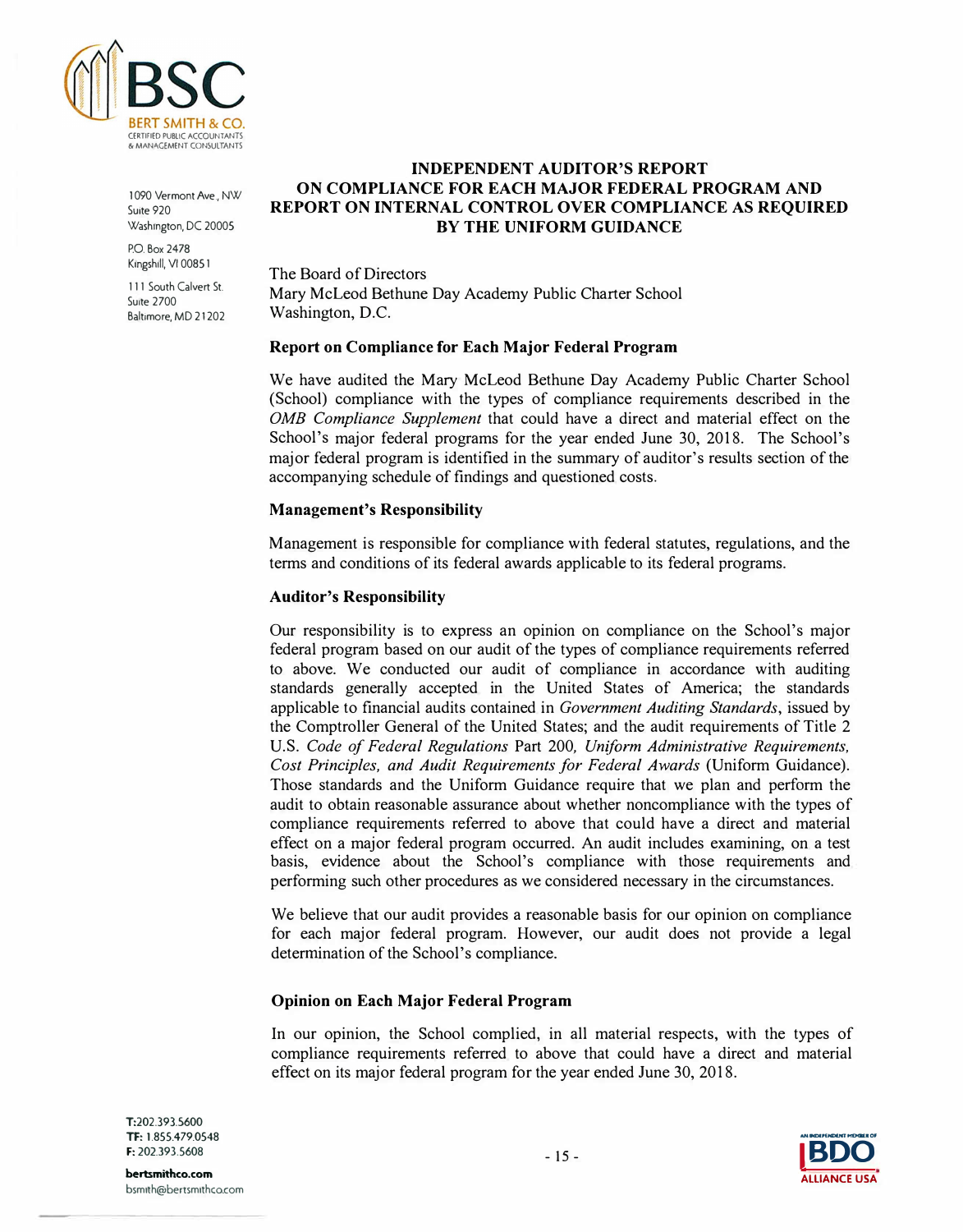## **Other Matters**

The results of our auditing procedure disclosed an instance of noncompliance, which is required to be reported in accordance with the Uniform Guidance and which is described in the accompanying schedule of findings and questioned costs as item 2018-01. Our opinion on the School's major federal program is not modified with respect to this matter.

The School's response to the noncompliance finding identified in our audit is described in the accompanying schedule of findings and questioned costs. The School's response was not subjected to the auditing procedures applied in the audit of the compliance and, accordingly, we express no opinion on the response.

## **Report on Internal Control Over Compliance**

Management of the School is responsible for establishing and maintaining effective internal control over compliance with the types of compliance requirements referred to above. In planning and performing our audit of compliance, we considered the School's internal control over compliance with the types of requirements that could have a direct and material effect on each major federal program to determine the auditing procedures that are appropriate in the circumstances for the purpose of expressing an opinion on compliance for each major federal program and to test and report on internal control over compliance in accordance with the Uniform Guidance, but not for the purpose of expressing an opinion on the effectiveness of internal control over compliance. Accordingly, we do not express an opinion on the effectiveness of the School's internal control over compliance.

A *deficiency in internal control over compliance* exists when the design or operation of a control over compliance does not allow management or employees, in the normal course of performing their assigned functions, to prevent, or detect and correct, noncompliance with a type of compliance requirement of a federal program on a timely basis. A *material weakness in internal control over compliance* is a deficiency, or combination of deficiencies, in internal control over compliance, such that there is a reasonable possibility that material non-compliance with a type of compliance requirement of a federal program will not be prevented, or detected and corrected, on a timely basis. *A significant deficiency in internal control over compliance* is a deficiency, or a combination of deficiencies, in internal control over compliance with a type of compliance requirement of a federal program that is less severe than a material weakness in internal control over compliance, yet important enough to merit attention by those charged with governance.

Our consideration of internal control over compliance was for the limited purpose described in the first paragraph of this section and was not designed to identify all deficiencies in internal control over compliance that might be material weaknesses or significant deficiencies and therefore, material weaknesses or significant deficiencies may exist that were not identified. We did not identify any deficiencies in internal control over compliance that we consider to be material weaknesses. However, we identified a certain deficiency in internal control over compliance as described in the accompanying schedule of findings and questioned costs as item 2018-01.

The School's response to the internal control over compliance finding identified in our audit is described in the accompanying schedule of findings and questioned costs. The School's response was not subjected to the auditing procedures applied in the audit of compliance and, accordingly, we express no opinion on the response.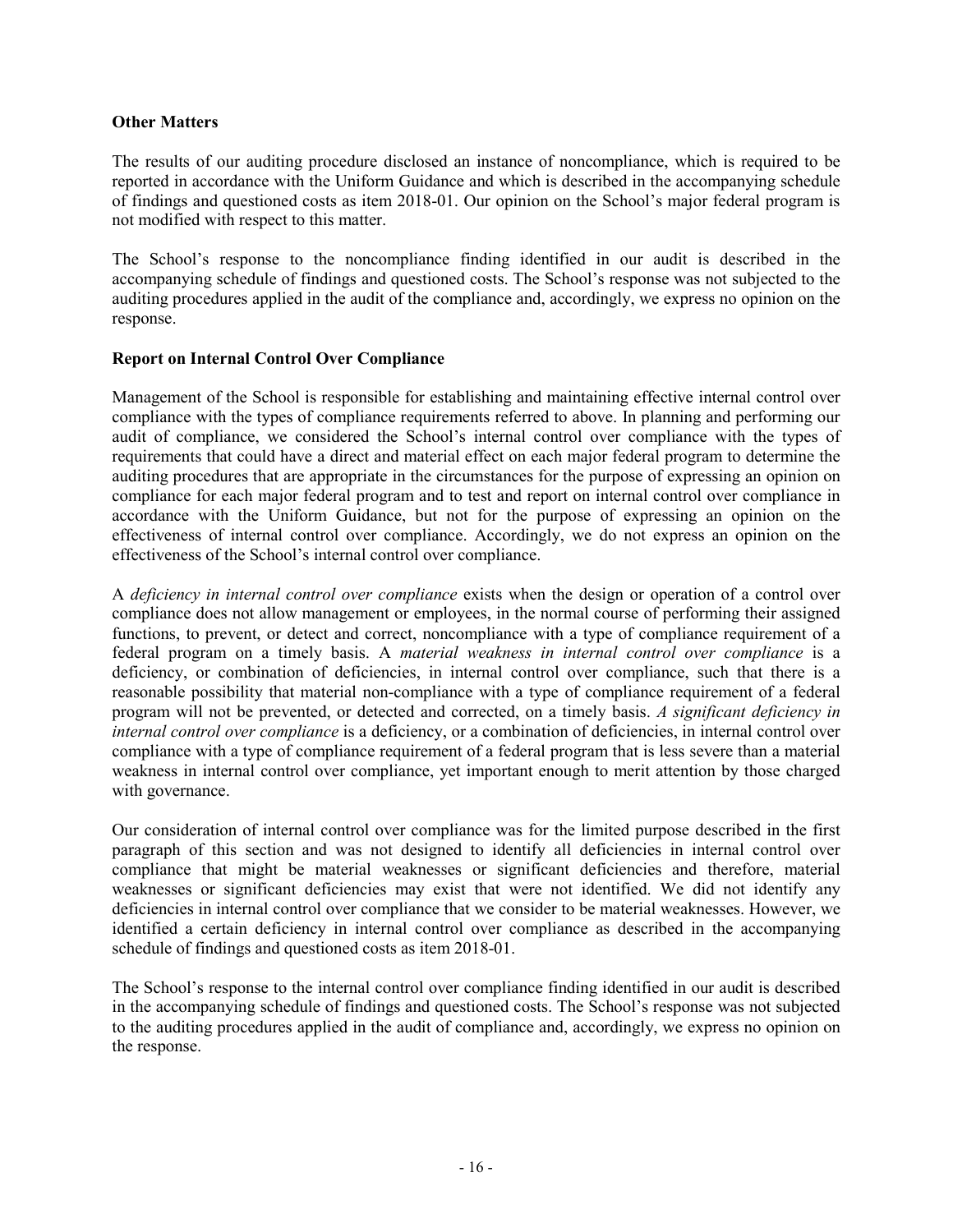The purpose of this report on internal control over compliance is solely to describe the scope of our testing of internal control over compliance and the results of that testing based on the requirements of the Uniform Guidance. Accordingly, this report is not suitable for any other purpose.

Best Smith & Co.

Washington, D.C. November 30, 2018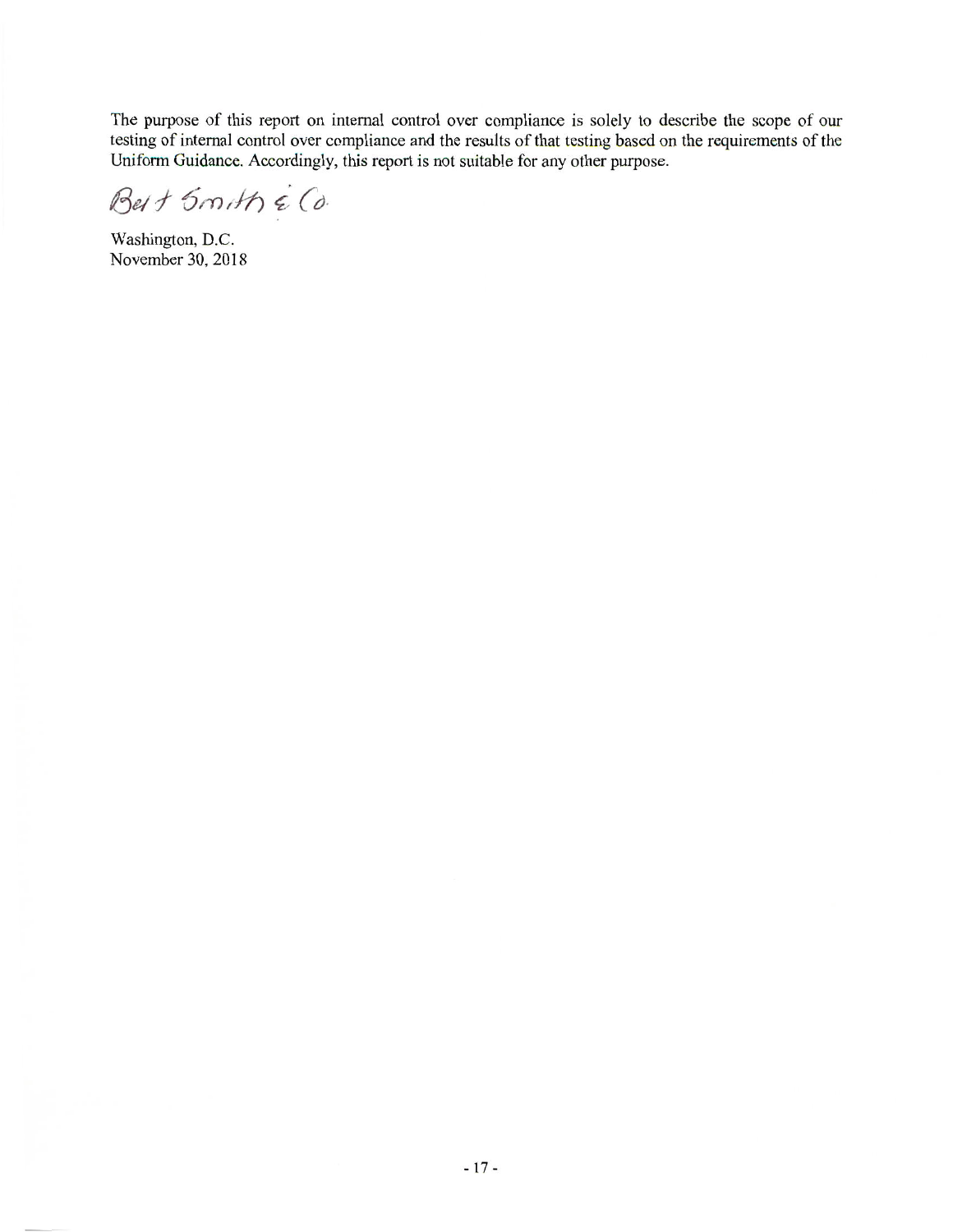## **MARY MCLEOD BETHUNE DAY ACADEMY PUBLIC CHARTER SCHOOL** SCHEDULE OF EXPENDITURES OF FEDERAL AWARDS FOR THE YEAR ENDED JUNE 30, 2018

| Federal<br><b>CFDA</b>                                                                    | Federal                 |
|-------------------------------------------------------------------------------------------|-------------------------|
| <b>Grantor Program or Cluster Title</b><br><b>Number</b>                                  | <b>Expenditures</b>     |
| <b>U.S. Department of Education:</b>                                                      |                         |
|                                                                                           |                         |
| Pass-Through Programs From:                                                               |                         |
| District of Columbia Office of State Superintendent of Education<br><b>Title I Part A</b> |                         |
| Title I Part A (FY17)<br>84.010A                                                          | \$<br>31,788            |
| Title I Part A (FY18)                                                                     | 163,307                 |
| Total Title I Part A                                                                      | 195,095                 |
|                                                                                           |                         |
| <b>Title II Part A</b>                                                                    |                         |
| Title II Part A FY18<br>84.367A                                                           | 44,223                  |
| Total Title II                                                                            | 44,223                  |
|                                                                                           |                         |
| <b>Title IV</b>                                                                           |                         |
| Title IV-A FY18<br>84.424A                                                                | 10,000                  |
| <b>Total Title II Cluster</b>                                                             | 10,000                  |
|                                                                                           |                         |
| <b>Special Education Cluster (IDEA)</b>                                                   |                         |
| 84.027A<br>IDEA Part B, Section 611                                                       | 53,580                  |
| IDEA Part B, Section 619<br>84.173A                                                       | 123                     |
| Total Special Education (IDEA) Cluster                                                    | 53,703                  |
| <b>SOAR Act Funding</b>                                                                   |                         |
| Academic Quality Grants for Charters (FY17)<br>84.370C                                    | 58,269                  |
| Academic Quality Grants for Charters (FY18)<br>84.370C                                    | 7,660                   |
| <b>Total SOAR Act Funding</b>                                                             | 65,929                  |
|                                                                                           |                         |
| Total U.S. Department of Education                                                        | 368,950                 |
|                                                                                           |                         |
| <b>U.S. Department of Agriculture:</b><br>Pass-through Programs from District of Columbia |                         |
| Office of State Superintendent of Education                                               |                         |
| <b>Child Nutrition Cluster</b>                                                            |                         |
| National School Breakfast and Lunch Program<br>10.553/10.555                              | 391,116                 |
| Fresh Fruits and Vegetables<br>10.589                                                     | 24,207                  |
| <b>Total Child Nutrition Cluster</b>                                                      | 415,323                 |
|                                                                                           |                         |
| <b>Total Expenditures of Federal Awards</b>                                               | 784,273<br>$\mathbb{S}$ |

*The accompanying notes are an integral part of this Schedule.*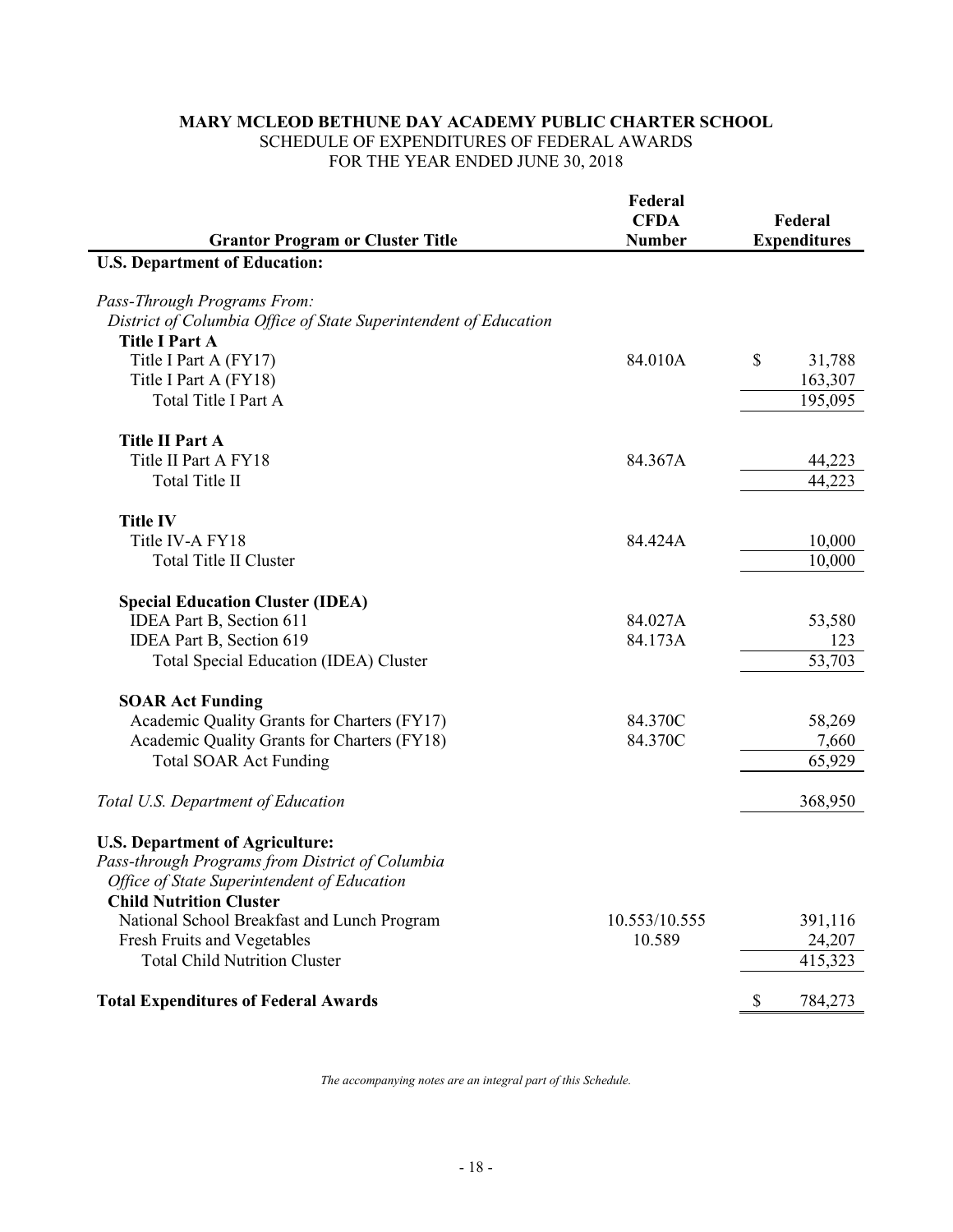## **MARY MCLEOD BETHUNE DAY ACADEMY PUBLIC CHARTER SCHOOL** NOTES TO SCHEDULE OF EXPENDITURES OF FEDERAL AWARDS

JUNE 30, 2018

## **NOTE 1 BASIS OF PRESENTATION**

The accompanying schedule of expenditures of federal awards (the "Schedule") includes the federal grant activity of the Mary McLeod Bethune Day Academy Public Charter School (School) under programs of the federal government for the year June 30, 2018. The information in this Schedule is presented in accordance with the requirements of Title 2 U.S. *Code of Federal Regulations Part 200, Uniform Administrative Requirements, Cost Principles, and Audit Requirements for Federal Awards* (Uniform Guidance)*.* Because the Schedule presents only a selected portion of the operations of the School, it is not intended to and does not present the financial position, changes in net assets or cash flows of the School.

## **NOTE 2 SUMMARY OF SIGNIFICANT ACCOUNTING POLICIES**

Expenditures reported on the Schedule are reported on the accrual basis of accounting. Such expenditures are recognized following the cost principles contained in the Uniform Guidance, wherein certain types of expenditures are not allowable or are limited as to reimbursement.

### **NOTE 3 INDIRECT COST RATE**

The School has elected not to use the 10-percent de minimis indirect cost rate allowed under the Uniform Guidance.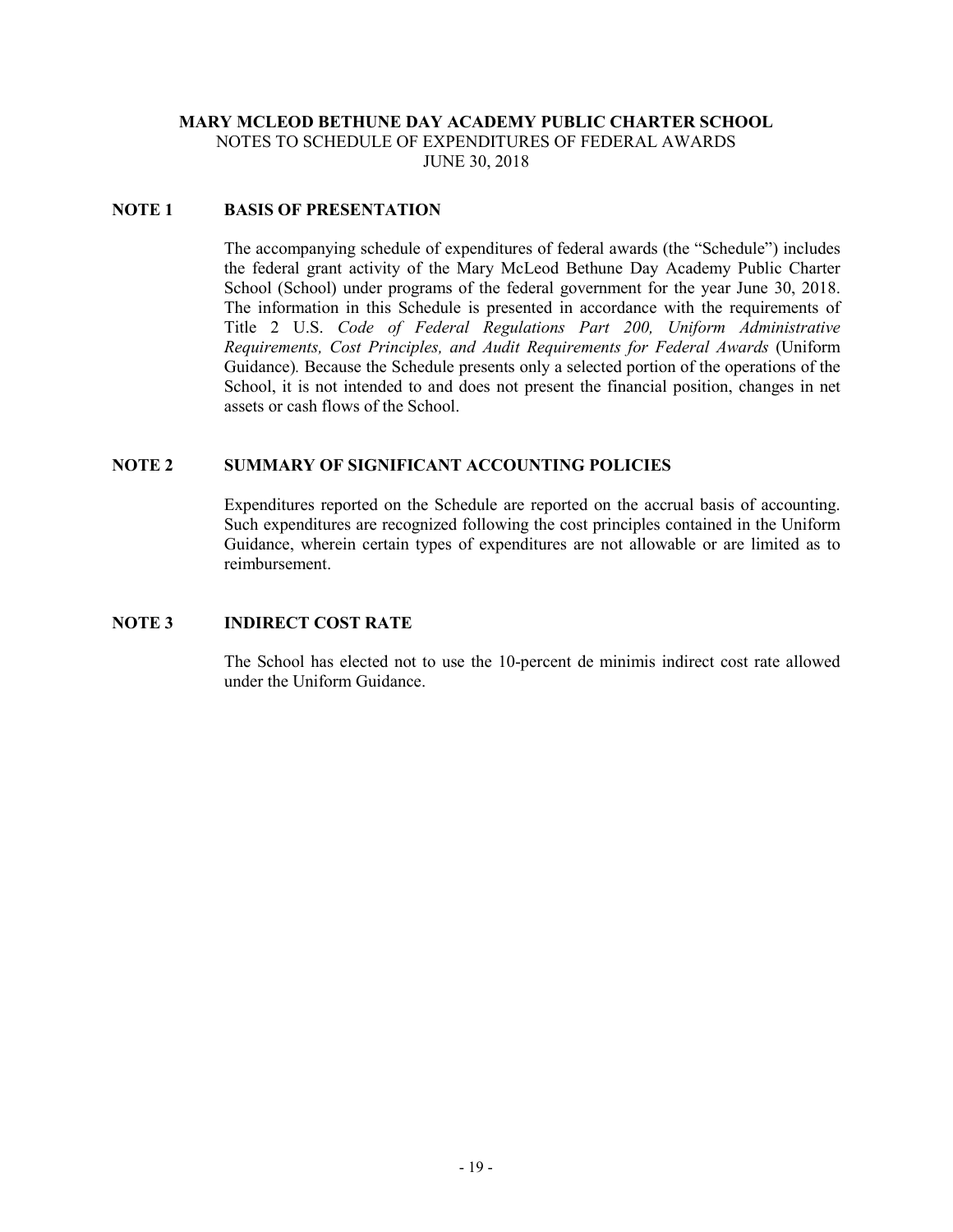## **Section I - Summary of Auditor's Results**

## *Financial Statements*

| Type of auditor's report issued:                                                                       | Unmodified     |
|--------------------------------------------------------------------------------------------------------|----------------|
| Internal control over financial reporting:                                                             |                |
| Material weakness(es) identified?<br>$\bullet$                                                         | N <sub>0</sub> |
| Significant deficiency(ies) identified?                                                                | None reported  |
| Noncompliance material to financial statements noted?                                                  | N <sub>0</sub> |
| <b>Federal Awards</b>                                                                                  |                |
| Internal control over major federal programs:                                                          |                |
| Material weakness(es) identified?<br>$\bullet$                                                         | N <sub>0</sub> |
| Significant deficiency(ies) identified?<br>$\bullet$                                                   | Yes            |
| Type of auditor's report issued on compliance for major federal programs:                              | Unmodified     |
| Any audit findings disclosed that are required to be reported in<br>accordance with 2 CFR 200.516 (a)? | Yes            |
| Identification of Major Federal Programs:                                                              |                |
| 10.553/10.555 National School Breakfast and Lunch Program                                              |                |
| Dollar threshold used to distinguish between Type A and Type B programs:                               | \$750,000      |
| Auditee qualified as a low risk auditee:                                                               | N <sub>0</sub> |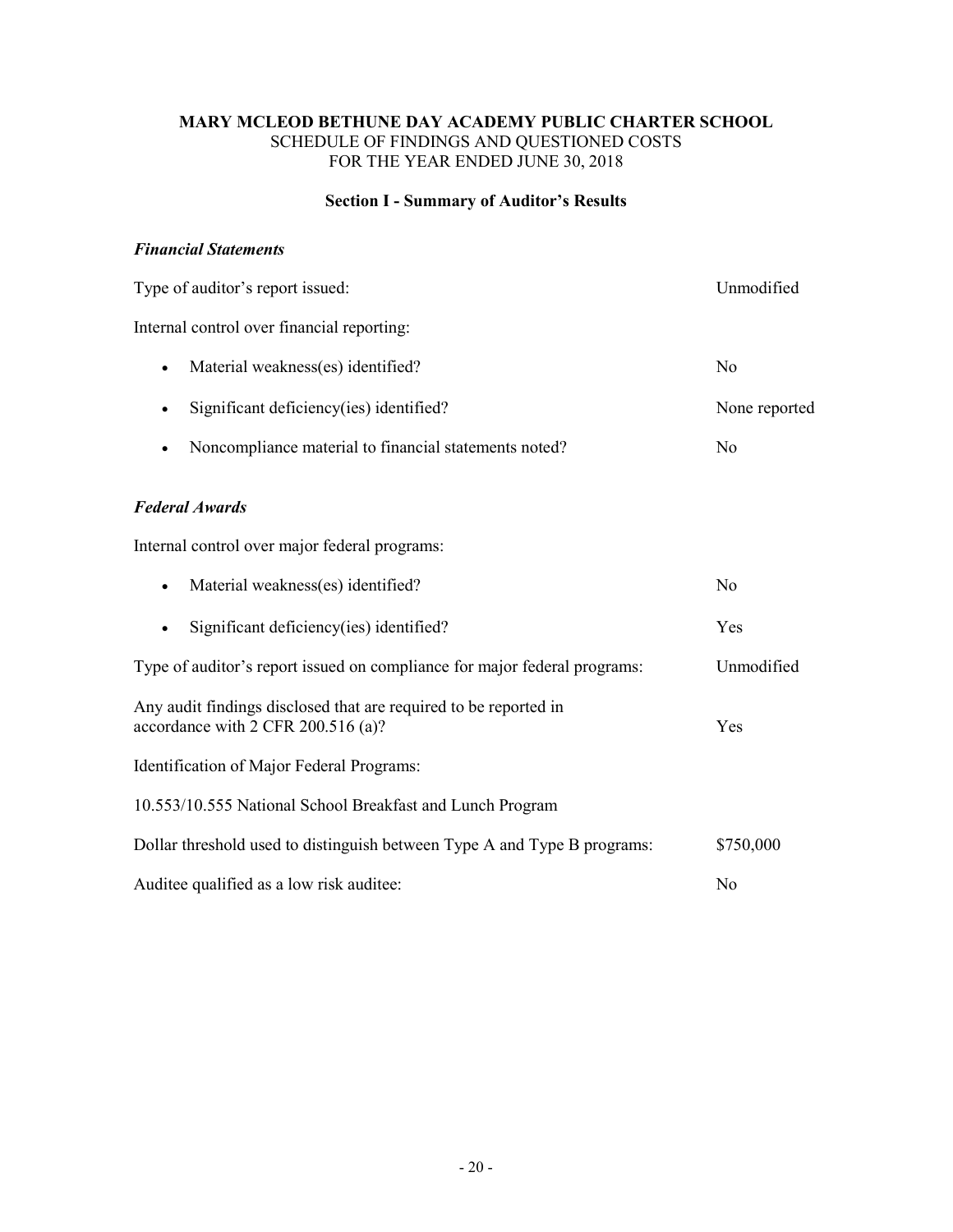## **Section II: Financial Statement Findings**

No matters were noted.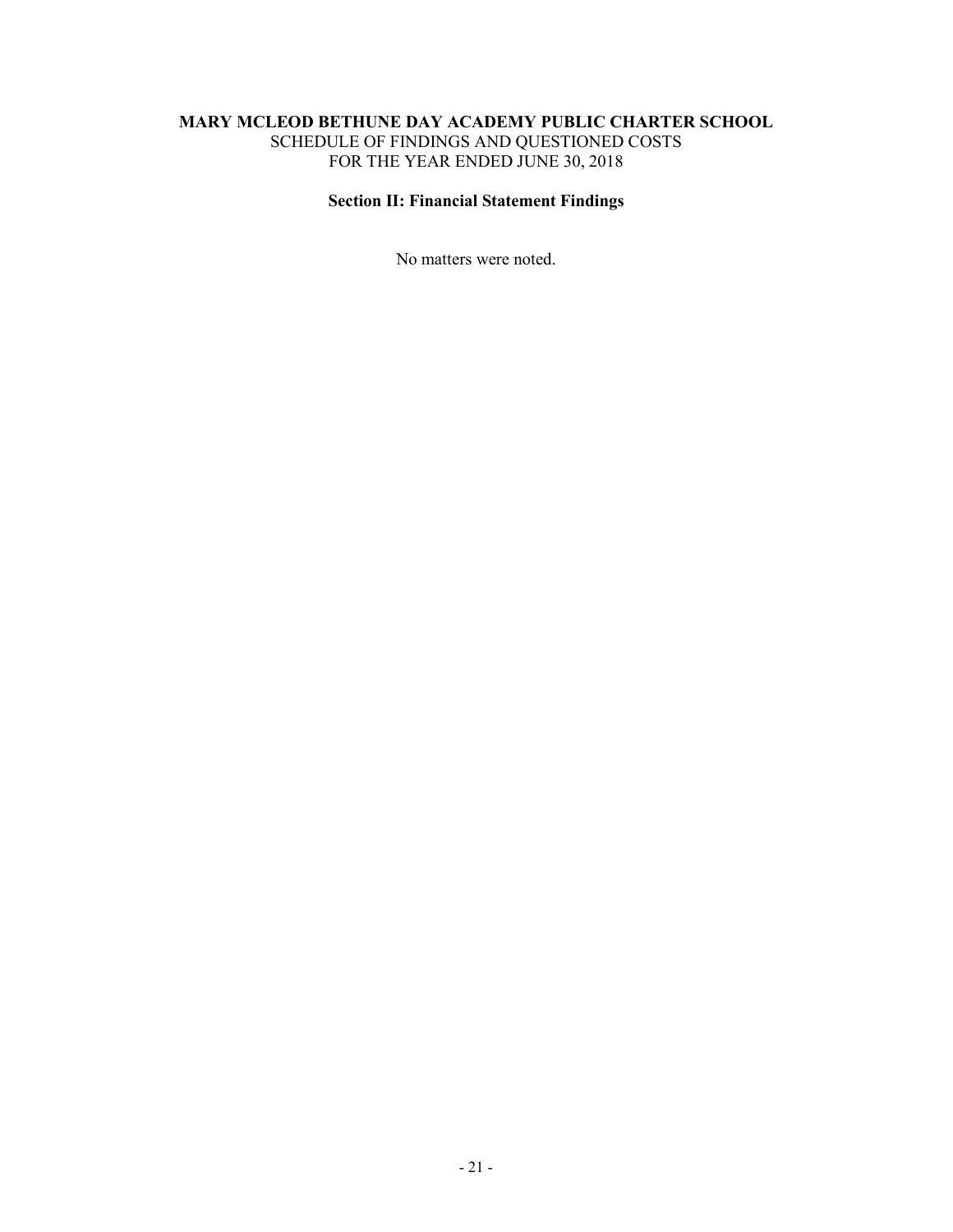## **Section III: Federal Award Findings**

| <b>Finding No:</b><br><b>Federal Program:</b><br><b>CFDA No:</b>                         | 2018-01<br>National School Breakfast and Lunch Program<br>10.553/10.555                                                                                                                                                                                                                                                                                                                                                                                                                                   |
|------------------------------------------------------------------------------------------|-----------------------------------------------------------------------------------------------------------------------------------------------------------------------------------------------------------------------------------------------------------------------------------------------------------------------------------------------------------------------------------------------------------------------------------------------------------------------------------------------------------|
| <b>Condition:</b>                                                                        | The School's meal reimbursements requests for (4) months did not agree with<br>its daily tally forms. For some months, the School underreported the number<br>of meals served.                                                                                                                                                                                                                                                                                                                            |
| Criteria:                                                                                | Under its agreement with the District for the National School Breakfast and<br>Lunch program, the School is required to complete on a monthly basis a<br>reimbursement claim form of the number of meals served for lunch,<br>breakfast, and snacks.                                                                                                                                                                                                                                                      |
| <b>Context:</b>                                                                          | The School submitted 12 monthly reimbursements requests during the fiscal<br>year.                                                                                                                                                                                                                                                                                                                                                                                                                        |
| <b>Effect:</b>                                                                           | The School over and under reported the number of meals served for the<br>months tested.                                                                                                                                                                                                                                                                                                                                                                                                                   |
| Cause:                                                                                   | The School used a manual process of counting and compiling the meals<br>served each month.                                                                                                                                                                                                                                                                                                                                                                                                                |
| <b>Recommendation:</b>                                                                   | We recommend the School evaluate the feasibility of using an automated<br>system for counting and compiling the meals served each month.                                                                                                                                                                                                                                                                                                                                                                  |
| <b>Questioned Costs:</b>                                                                 | The question costs were below the threshold under the Uniform Guidance.                                                                                                                                                                                                                                                                                                                                                                                                                                   |
| <b>Views of Responsible</b><br><b>Officials and Planned</b><br><b>Corrective Action:</b> | To address deficiencies with regards to the number of meals served, effective<br>December 1, 2018, the Food Service Supervisor will record and report on a<br>daily basis all meals served to Mr. Cole, Facilities Manager. Mr. Cole will<br>review the daily calculations and enter the information onto an Excel<br>spreadsheet on a weekly basis. At the end of each month, the Excel file will<br>be reconciled against the daily/weekly records prior to the submission of<br>reimbursement request. |